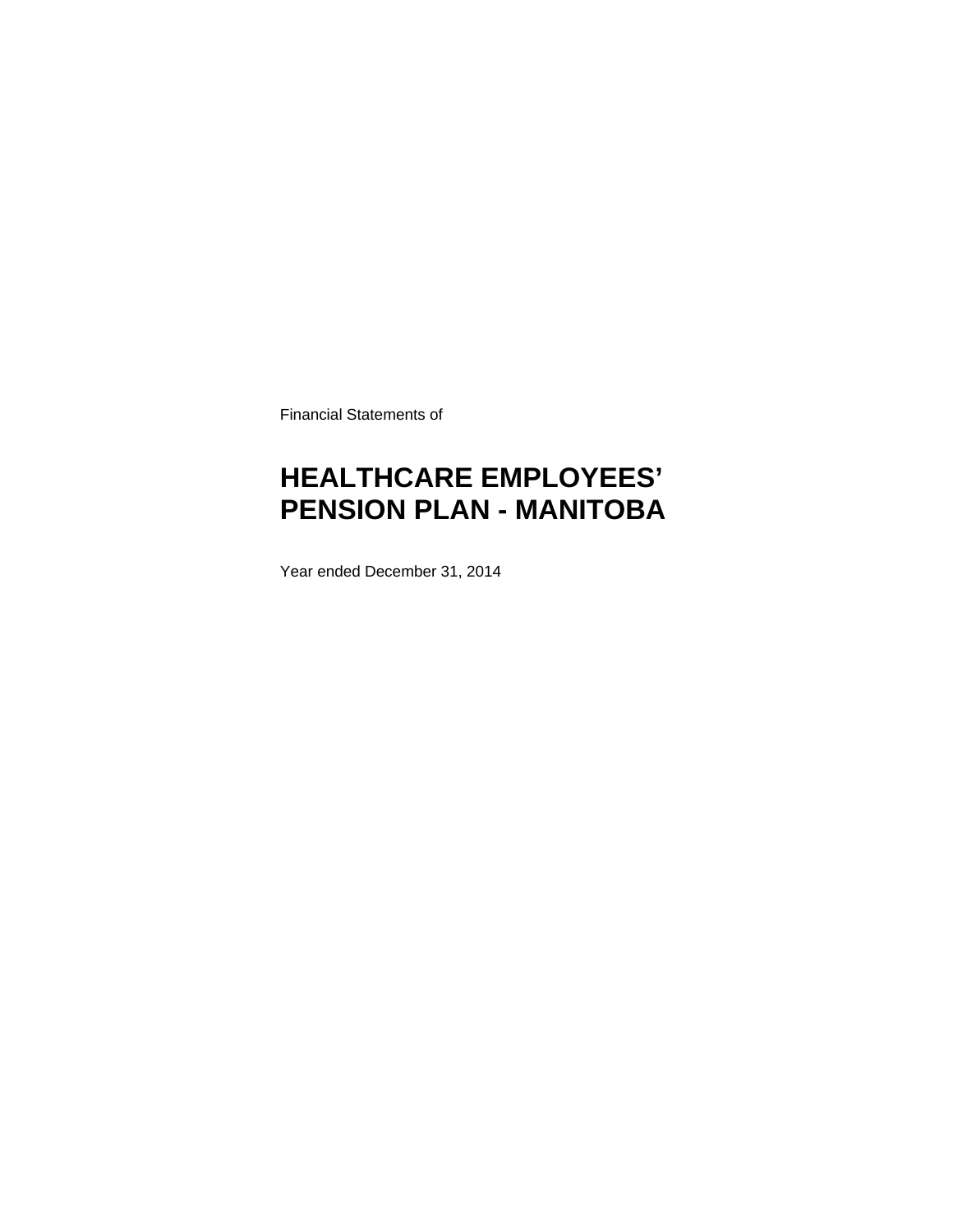

**KPMG LLP** Suite 2000 - One Lombard Place Winnipeg MB R3B 0X3 Canada

Telephone Fax Internet

(204) 957-1770 (204) 957-0808 www.kpmg.ca

# **INDEPENDENT AUDITORS' REPORT**

To the Board of Trustees of the Healthcare Employees' Pension Plan - Manitoba

We have audited the accompanying financial statements of Healthcare Employees' Pension Plan - Manitoba, which comprise the statement of financial position as at December 31, 2014, the statements of changes in net assets available for benefits and changes in pension obligations for the year then ended, and notes, comprising a summary of significant accounting policies and other explanatory information.

### *Management's Responsibility for the Financial Statements*

Management is responsible for the preparation and fair presentation of these financial statements in accordance with Canadian accounting standards for pension plans, and for such internal control as management determines is necessary to enable the preparation of financial statements that are free from material misstatement, whether due to fraud or error.

### *Auditors' Responsibility*

Our responsibility is to express an opinion on these financial statements based on our audit. We conducted our audit in accordance with Canadian generally accepted auditing standards. Those standards require that we comply with ethical requirements and plan and perform the audit to obtain reasonable assurance about whether the financial statements are free from material misstatement.

An audit involves performing procedures to obtain audit evidence about the amounts and disclosures in the financial statements. The procedures selected depend on our judgment, including the assessment of the risks of material misstatement of the financial statements, whether due to fraud or error. In making those risk assessments, we consider internal control relevant to the entity's preparation and fair presentation of the financial statements in order to design audit procedures that are appropriate in the circumstances, but not for the purpose of expressing an opinion on the effectiveness of the entity's internal control. An audit also includes evaluating the appropriateness of accounting policies used and the reasonableness of accounting estimates made by management, as well as evaluating the overall presentation of the financial statements.

We believe that the audit evidence we have obtained is sufficient and appropriate to provide a basis for our audit opinion.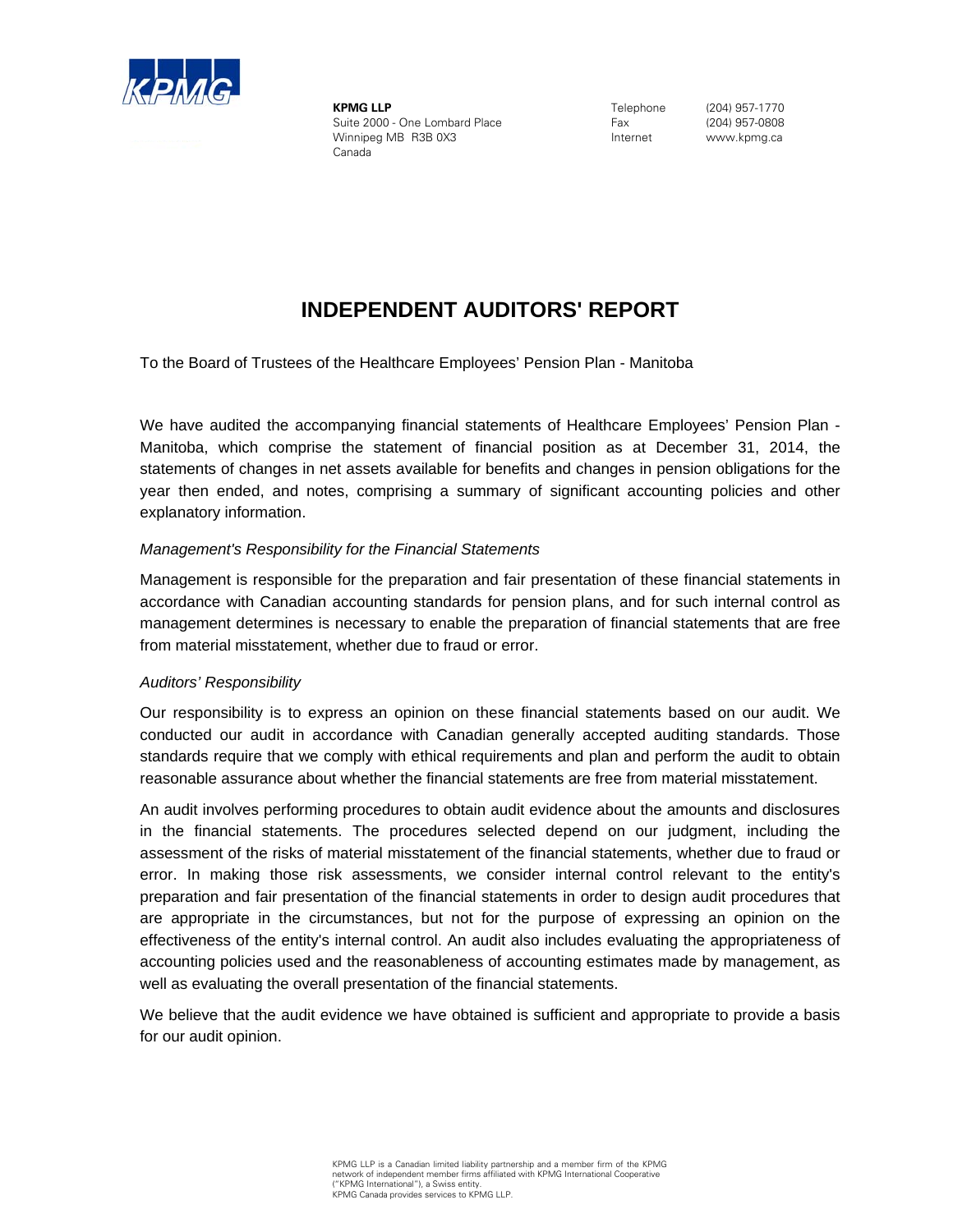

### *Opinion*

In our opinion, the financial statements present fairly, in all material respects, the financial position of Healthcare Employees' Pension Plan - Manitoba as at December 31, 2014, and changes in its net assets available for benefits and the changes in its pension obligations for the year then ended in accordance with Canadian accounting standards for pension plans.

 $KPMG$  14P

Chartered Accountants

June 16, 2015 Winnipeg, Canada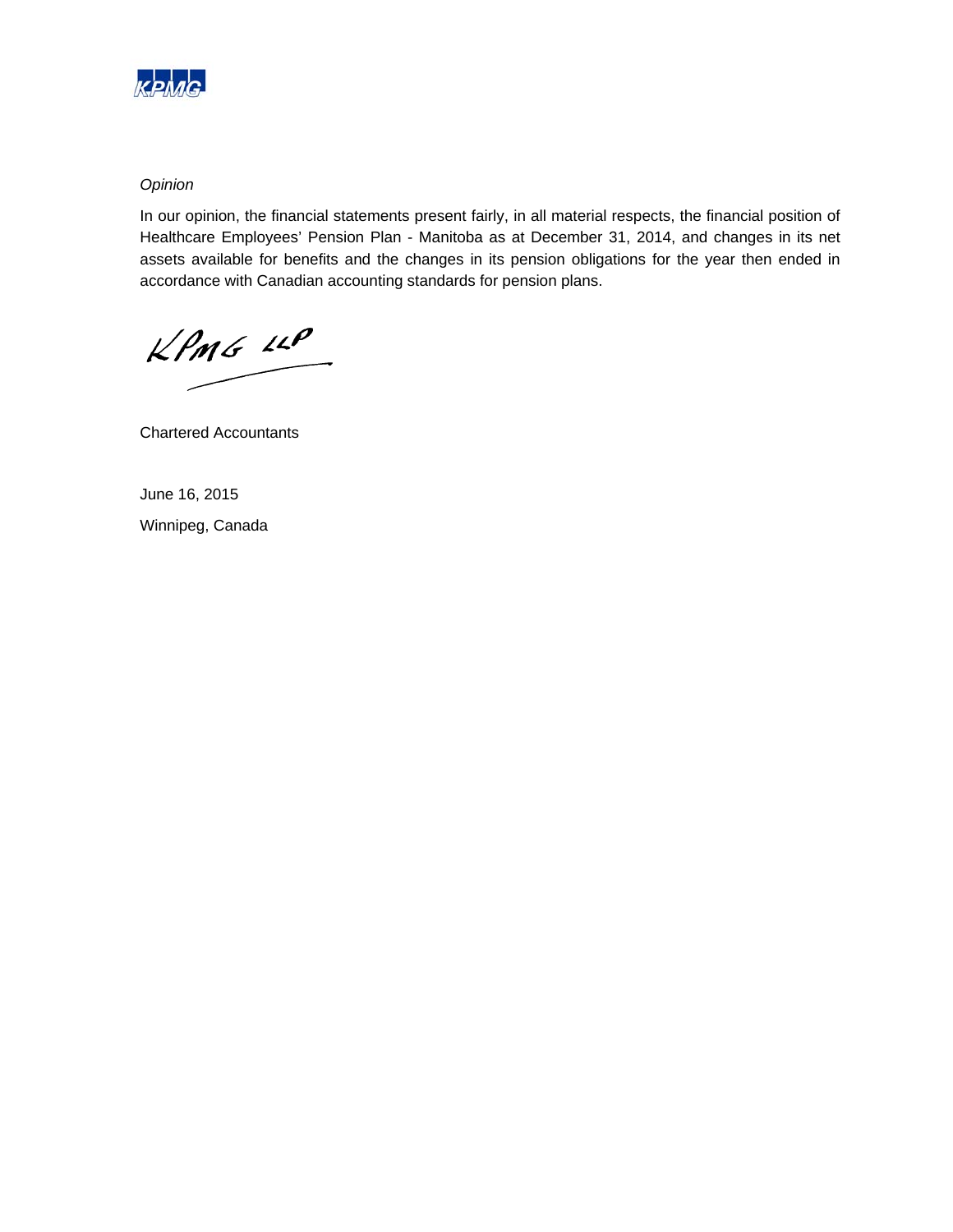Statement of Financial Position

December 31, 2014, with comparative information for 2013

|                                                                                                        | 2014                                 | 2013                      |
|--------------------------------------------------------------------------------------------------------|--------------------------------------|---------------------------|
| Assets                                                                                                 |                                      |                           |
| Cash                                                                                                   | \$<br>99,770,807                     | \$<br>82,670,032          |
| Contributions receivable:<br>Employer<br>Employee                                                      | 11,832,909<br>13,143,393             | 9,773,246<br>10,954,499   |
| Other receivables (note 13)                                                                            | 1,512,270                            | 1,654,372                 |
| Due from brokers                                                                                       |                                      | 267,097                   |
| Investment income receivable                                                                           | 16,286,797                           | 14,797,921                |
| Investments (note 4)                                                                                   | 5,944,779,941                        | 5,373,824,005             |
| Capital assets (note 5)                                                                                | 2,244,645                            | 3,014,727                 |
| <b>Total assets</b>                                                                                    | \$ 6,089,570,762                     | \$5,496,955,899           |
| Liabilities                                                                                            |                                      |                           |
| Accounts payable and accrued liabilities (note 13)<br>Government remittances payable<br>Due to brokers | \$<br>7,759,438<br>14,782<br>826,767 | \$<br>6,008,250<br>13,811 |
| <b>Total liabilities</b>                                                                               | 8,600,987                            | 6,022,061                 |
| Net assets available for benefits                                                                      | 6,080,969,775                        | 5,490,933,838             |
| Actuarial value of pension obligations (note 14)                                                       | 5,802,455,000                        | 5,231,833,000             |
| Commitments (note 15)                                                                                  |                                      |                           |
| Excess of net assets available for<br>benefits over pension obligations                                | \$<br>278,514,775                    | \$<br>259,100,838         |

See accompanying notes to financial statements.

Approved by the Trustees:

Pool Rompf

\_\_\_\_\_\_\_\_\_\_\_\_\_\_\_\_\_\_\_\_\_\_\_\_\_\_\_\_\_ Vice-Chair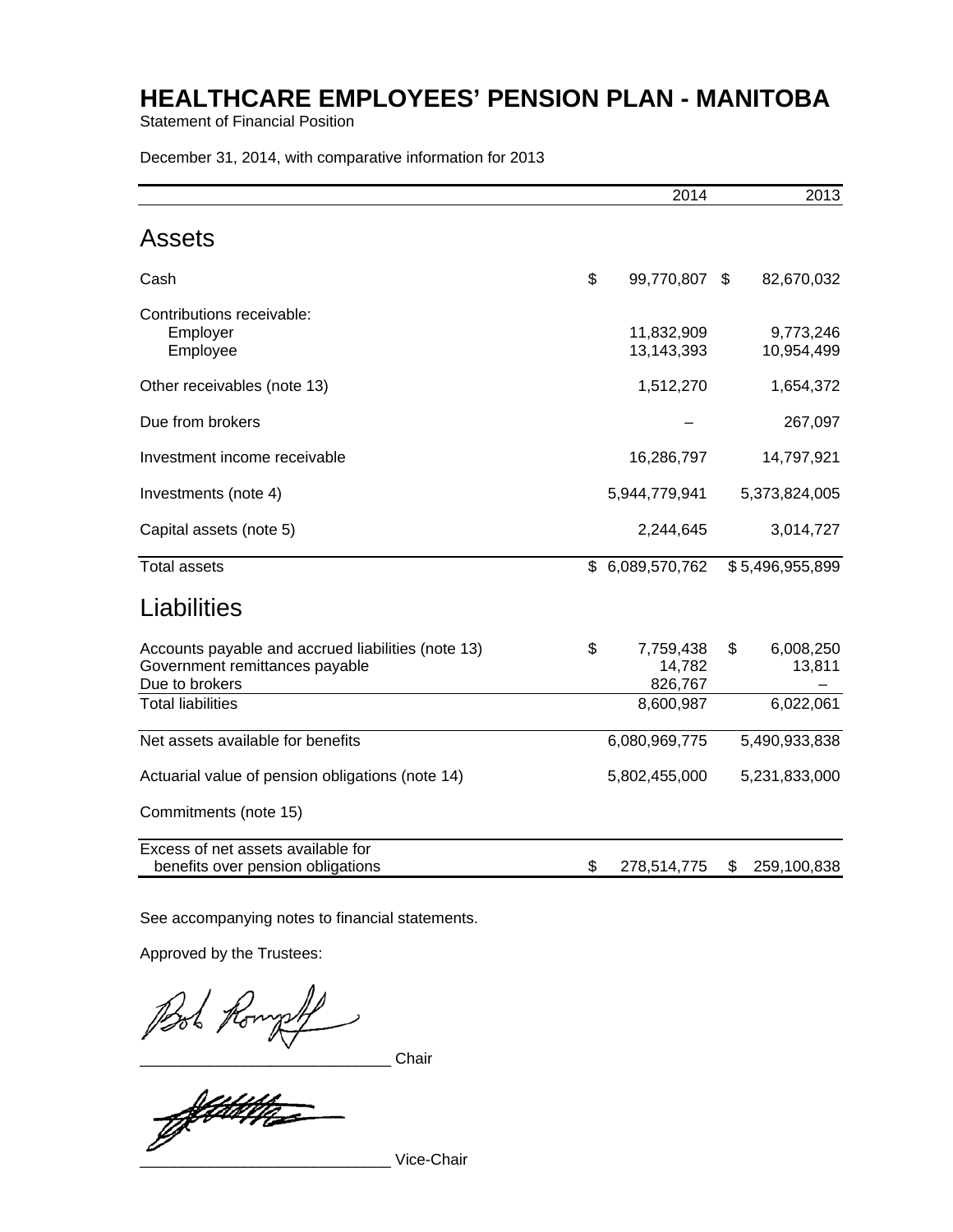Statement of Changes in Net Assets Available for Benefits

Year ended December 31, 2014, with comparative information for 2013

|                                                      | 2014                 | 2013            |
|------------------------------------------------------|----------------------|-----------------|
| Increase in net assets:                              |                      |                 |
| Pension fund contributions:                          |                      |                 |
| Employer:                                            |                      |                 |
| Current year required                                | \$<br>157,742,181 \$ | 149,336,858     |
| Past years' required                                 | 275,550              | 316,170         |
| <b>Buybacks</b>                                      | 232,307              | 69,273          |
| Employee:                                            |                      |                 |
| Current year required                                | 157,536,477          | 148,315,836     |
| Past years' required                                 | 335,777              | 489,852         |
| <b>Buybacks</b>                                      | 946,098              | 745,626         |
| Reciprocal transfers                                 | 2,542,127            | 1,976,939       |
| Investment income (note 6)                           | 160,315,521          | 141,880,198     |
| Current period change in fair value of investments   | 375,644,152          | 728,556,498     |
| Total increase in net assets                         | 855,570,190          | 1,171,687,250   |
| Decrease in net assets:                              |                      |                 |
| Pension payments (note 7)                            | 235,937,868          | 218,262,655     |
| Investment management fees                           | 19,963,605           | 16,947,452      |
| Administrative expenses (note 8)                     | 9,632,780            | 9,362,678       |
| Total decrease in net assets                         | 265,534,253          | 244,572,785     |
| Increase in net assets available for benefits        | 590,035,937          | 927,114,465     |
| Net assets available for benefits, beginning of year | 5,490,933,838        | 4,563,819,373   |
| Net assets available for benefits, end of year       | \$6,080,969,775      | \$5,490,933,838 |

See accompanying notes to financial statements.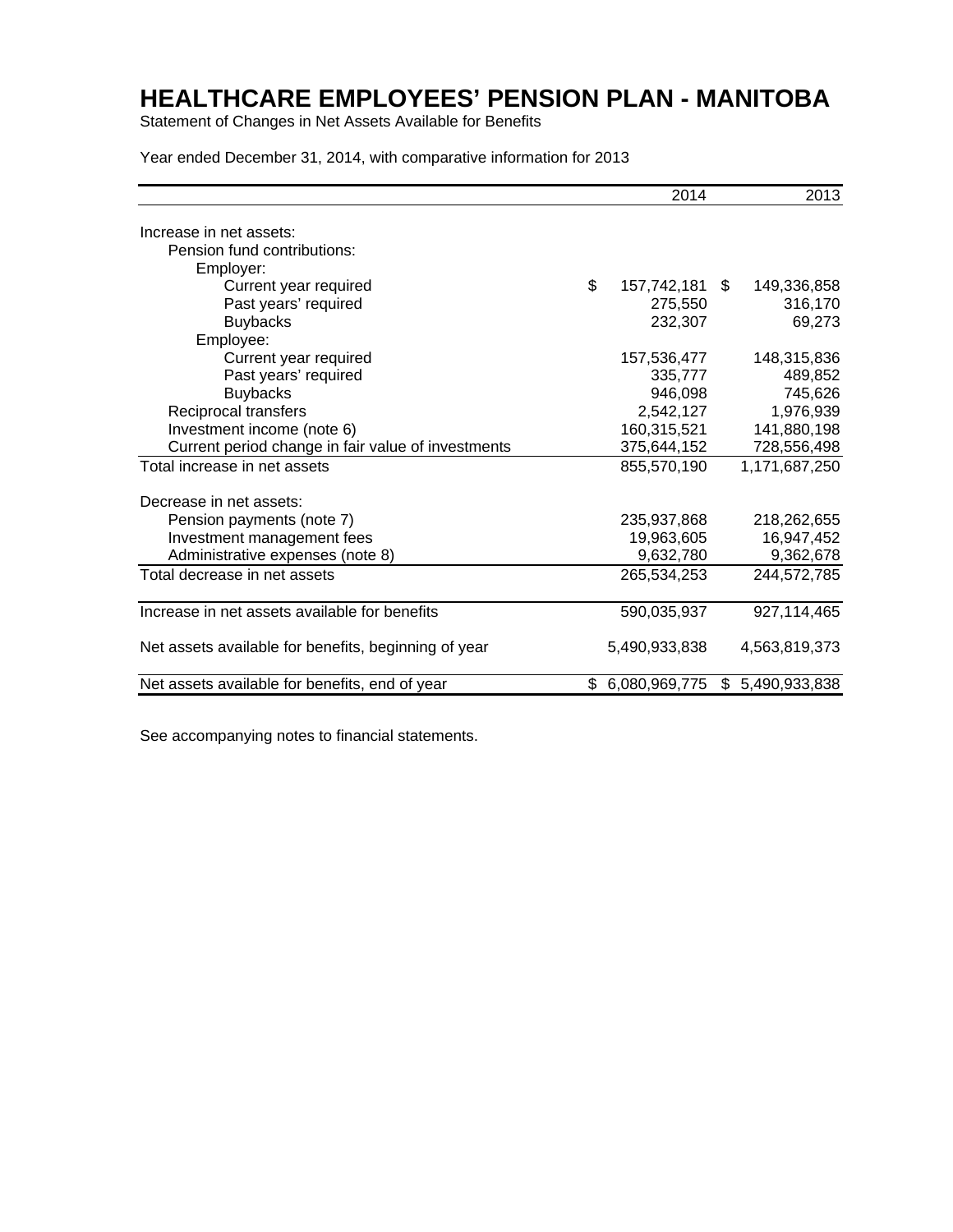Statement of Changes in Pension Obligations

Year ended December 31, 2014, with comparative information for 2013

|                                                     | 2014                | 2013            |
|-----------------------------------------------------|---------------------|-----------------|
| Actuarial value of pension obligations,             |                     |                 |
| beginning of year                                   | \$<br>5,231,833,000 | \$4,871,146,000 |
| Benefits accrued                                    | 268,788,000         | 260,554,000     |
| Benefits paid                                       | (235,938,000)       | (218, 263, 000) |
| Interest accrued on benefits                        | 341,352,000         | 318,179,000     |
| Increase in benefits accrued due to                 |                     |                 |
| data corrections                                    | 24,066,000          | 918,000         |
| Effect of actuarial changes                         | 183,980,000         | 52,238,000      |
| Effect of experience gains and losses               | (11,626,000)        | (52, 939, 000)  |
| Actuarial value of pension obligations, end of year | \$<br>5,802,455,000 | \$5,231,833,000 |

See accompanying notes to financial statements.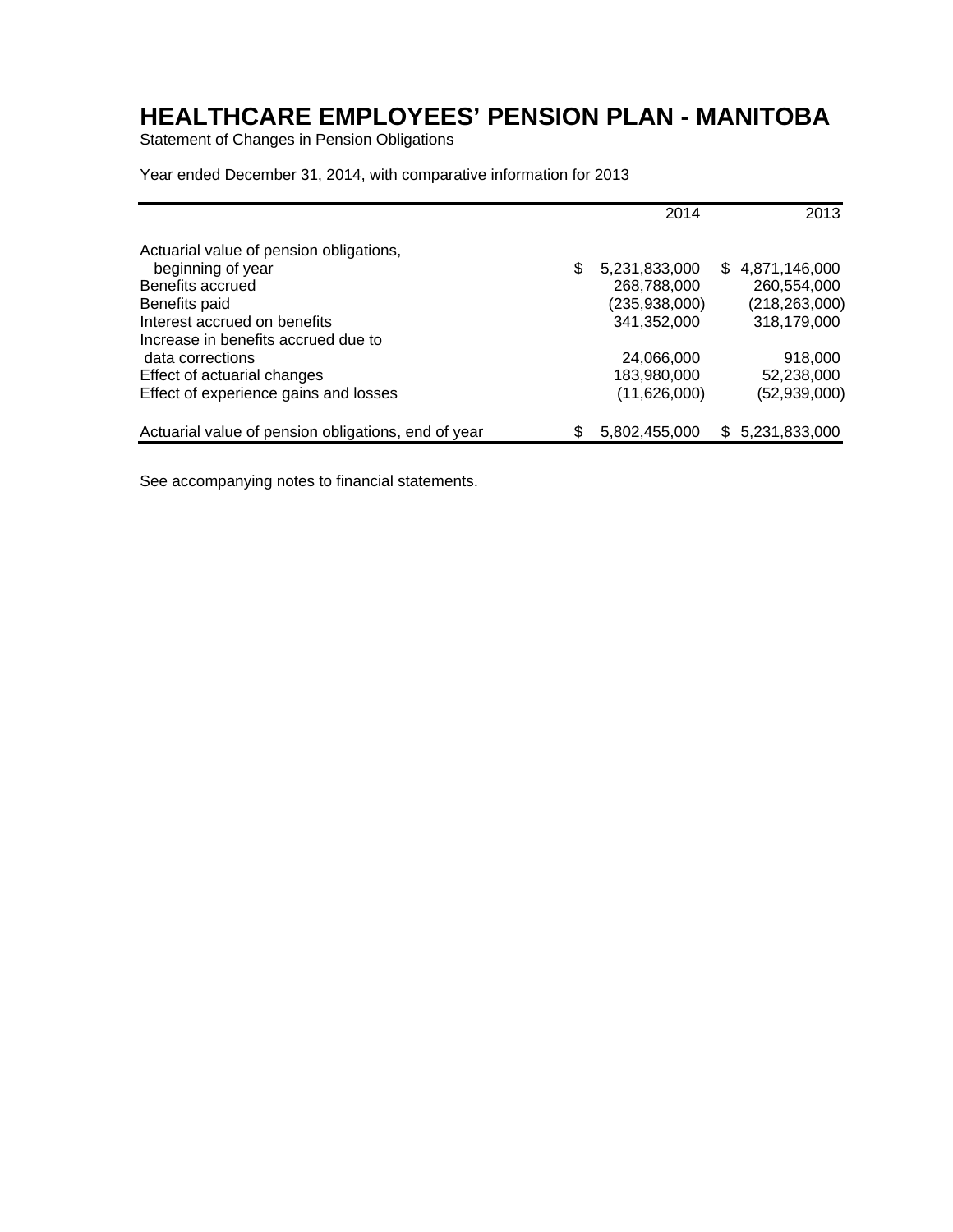Notes to Financial Statements

Year ended December 31, 2014

### **1. General:**

Healthcare Employees' Pension Plan - Manitoba (the Plan) is governed by a Board of Trustees appointed by signatory employers and unions. The Plan has received approval from Canada Revenue Agency (CRA) for registration as a Specified Multi-Employer Plan and the Manitoba Pension Commission has registered the Plan as a Multi-unit Pension Plan.

### **2. Description of the plan:**

The following description of the Plan is a summary only. For more complete information reference should be made to the Plan Text.

(a) General:

The Plan is a multi-employer defined benefit pension plan for all employees of participating healthcare facilities in the Province of Manitoba.

### (b) Funding policy:

Employers and employees are required to contribute to the Plan a certain percentage of the members' earnings up to the legislated Year's Maximum Pensionable Earnings (YMPE) plus a certain percentage of the members' earnings in excess of the YMPE, as established by the settlors of the Plan.

The following contribution rate percentages have been approved for 2013 and 2014:

|                    |                   | Employer | Employee |
|--------------------|-------------------|----------|----------|
| January 1, 2013 to | <b>Below YMPE</b> | 7.8%     | 7.6%     |
| March 31, 2013     | Above YMPE        | 9.4%     | $9.2\%$  |
| April 1, 2013 to   | <b>Below YMPE</b> | 7.9%     | 7.9%     |
| December 31, 2014  | Above YMPE        | 9.5%     | 9.5%     |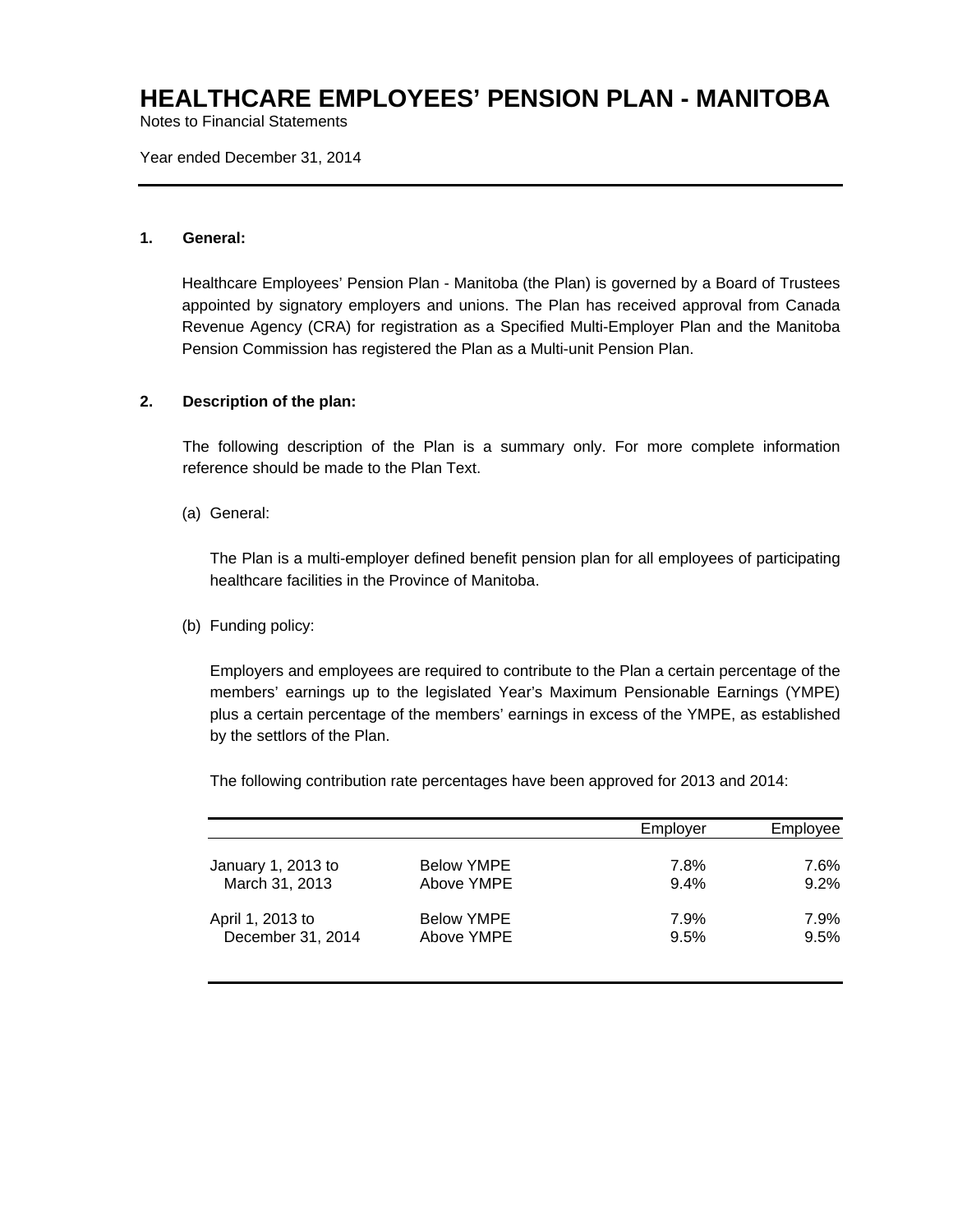Notes to Financial Statements (continued)

Year ended December 31, 2014

### **2. Description of the plan (continued):**

(c) Normal retirement pension benefits:

Normal retirement pension benefits commence the first month coincident with or immediately following the attainment of age 65. The annual earned pension payable to a member on normal or postponed retirement is based on years of service and contributory earnings.

(d) Early retirement pension benefits:

A member may elect to retire early provided that:

- the member has completed at least two years of service and attained age 55; or
- the total of the member's age plus years of service total at least 80.

If at the member's early retirement date:

- the member has attained age 60 and two years of service; or
- the member's age plus years of service total at least 80,

then the member shall receive normal pension benefits.

If at the member's early retirement date the member's age is between 55 and 60 and the member has not achieved the total of 80 based on age and years of service, pension benefits will be reduced in accordance with the Plan Text.

(e) Postponed retirement benefits:

Retirement benefits cannot be postponed beyond the end of the year in which a member turns 71 years of age.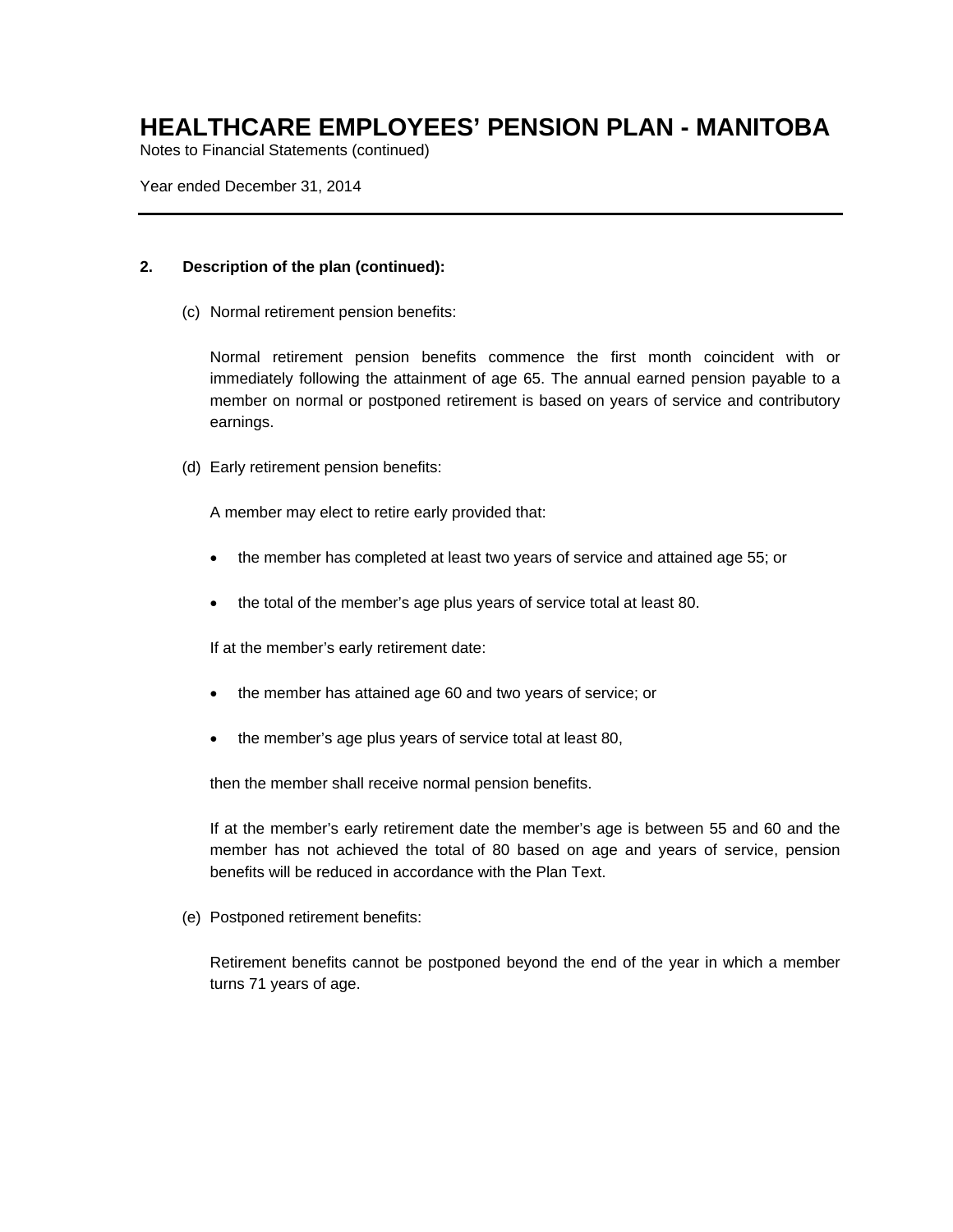Notes to Financial Statements (continued)

Year ended December 31, 2014

### **2. Description of the plan (continued):**

(f) Death benefits:

All members are eligible for death benefits. Before retirement or disability payment commencement, members are eligible to receive the commuted value of their vested accrued pension for service prior to January 1, 1985 and service after December 31, 1984. After retirement or disability payable commencement, the benefit is based on the payment form elected by the member.

(g) Benefits on termination:

In the event of termination, the terminating member will receive either (i) a monthly pension benefit deferred to retirement; or (ii) the commuted value of their monthly pension benefit.

(h) Income taxes:

The Plan is a Pension Trust as defined in the *Income Tax Act* and is not subject to income taxes.

### **3. Significant accounting policies:**

(a) Basis of presentation:

The Plan follows Canadian accounting standards for pension plans for accounting policies related to its investment portfolio and pension obligations. In selecting or changing accounting policies that do not relate to its investment portfolio or pension obligations, the Plan complies on a consistent basis with Canadian accounting standards for private enterprises (ASPE).

These financial statements are prepared on a going concern basis and present the aggregate financial position of the Plan as a separate financial reporting entity, independent of the participating employers and members. Only the net assets of the Plan and obligations to the members eligible to participate in the Plan have been included in these financial statements. These financial statements do not portray the funding requirements of the Plan or the benefit security of the individual plan members.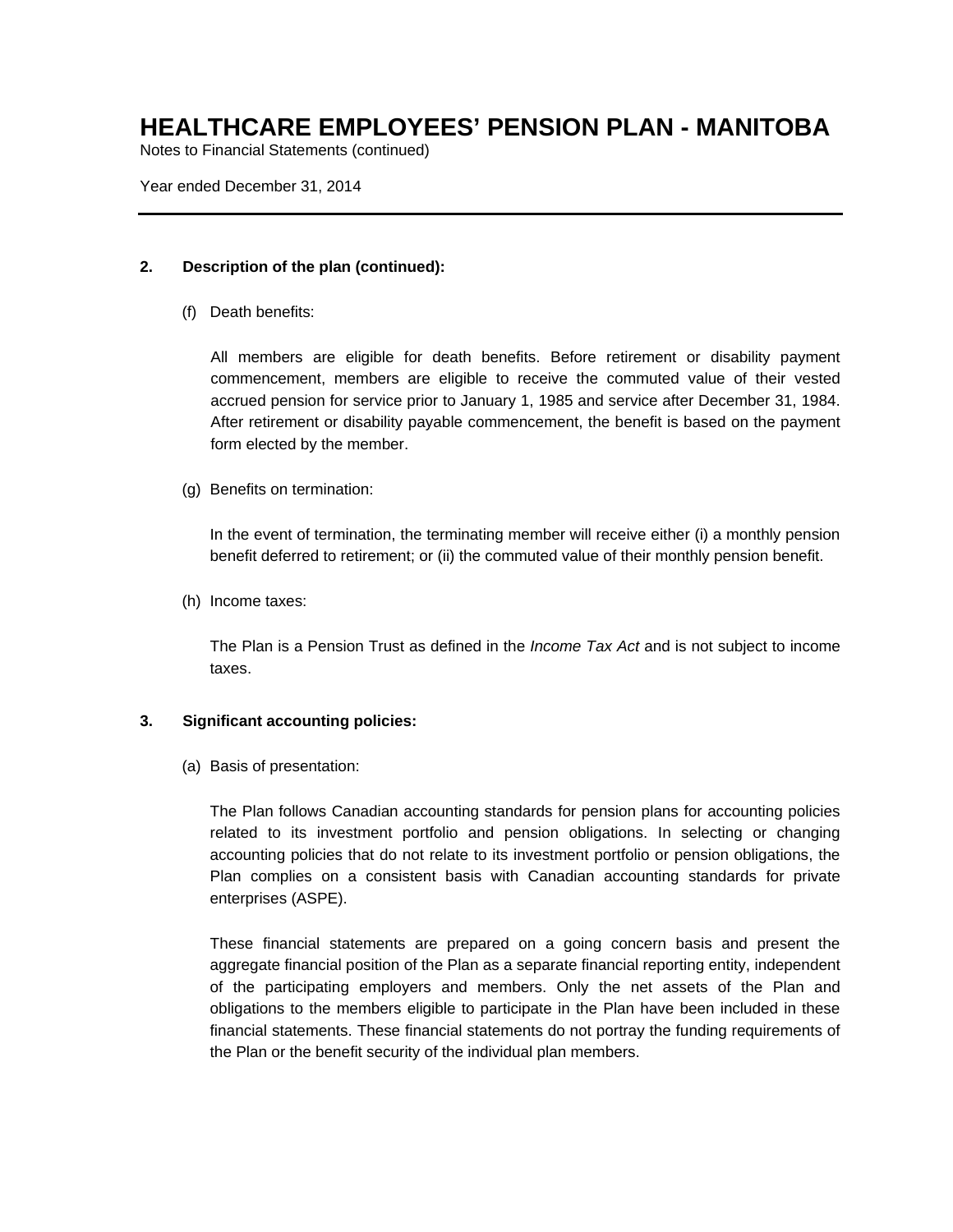Notes to Financial Statements (continued)

Year ended December 31, 2014

### **3. Significant accounting policies (continued):**

(b) Financial instruments:

Financial instruments are recorded at fair value on initial recognition. Freestanding derivative instruments that are not in a qualifying hedging relationship and investments are subsequently measured at fair value. All other financial instruments are subsequently measured at cost or amortized cost, unless management has elected to carry the instruments at fair value. The Plan has elected not to carry any such financial instruments at fair value.

Transaction costs incurred on the acquisition of financial instruments measured subsequently at fair value are expensed as incurred. All other financial instruments are adjusted by transaction costs incurred on acquisition and financing costs. These costs are amortized using the straight-line method.

(c) Fair value measurement:

Fair value is the amount for which an asset could be exchanged, or a liability settled, between knowledgeable, willing parties in an arm's length transaction on the measurement date.

The Plan uses closing market price for fair value measurement. When available, the Plan measures the fair value of an instrument using quoted prices in an active market for that instrument. A market is regarded as active if quoted prices are readily and regularly available and represent actual and regularly occurring market transactions on an arm's length basis.

If a market for a financial instrument is not active, then the Plan establishes fair value using a valuation technique. Valuation techniques include using recent arm's length transactions between knowledgeable, willing parties (if available), reference to the current fair value of other instruments that are substantially the same, discounted cash flow analyses and option pricing models.

All changes in fair value, other than interest and dividend income, are recognized in the statement of changes in net assets available for benefits as part of the current period change in fair value of investments.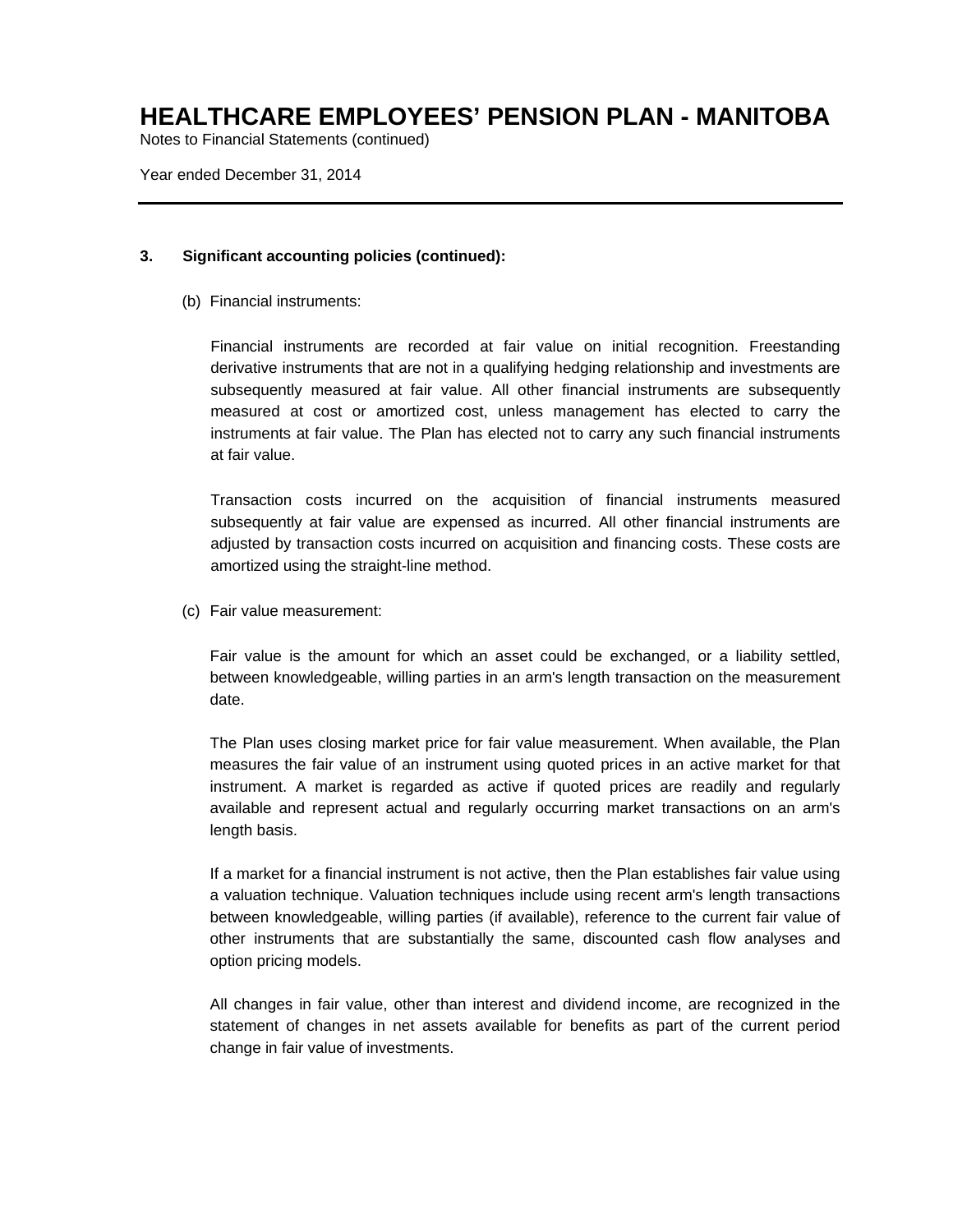Notes to Financial Statements (continued)

Year ended December 31, 2014

### **3. Significant accounting policies (continued):**

Fair values of investments are determined as follows:

(i) Short-term investments:

Short-term investments are valued at cost plus accrued interest, which approximates fair value, with maturities up to one year.

(ii) Bonds:

Bonds are valued using published market quotations or by a yield-to-maturity calculation where published rates are not available.

Bond pooled fund units are recorded at fair values established by the respective fund trustee.

(iii) Mortgages:

Mortgage investments held in mortgage pooled funds are recorded at fair values established by the respective fund trustee.

(iv) Equities:

All listed equities are traded on major stock exchanges and are valued based on the quoted market price as at year end. If a closing trade price is unavailable, a latest bid price is reflected. If no bid price is available, the most recent trade price is used.

All private equities are valued by the general partner, who in its determination of fair value considers any legal sale or other liquidity restrictions on the investment.

(v) Real estate:

Real estate investments held in pooled funds are recorded at fair values established by the respective fund asset manager. Real estate properties are recorded at fair value as established by an annual appraisal conducted by qualified external real estate appraisers and, if applicable, are reduced by any assessed impairment between the appraisal and year-end dates.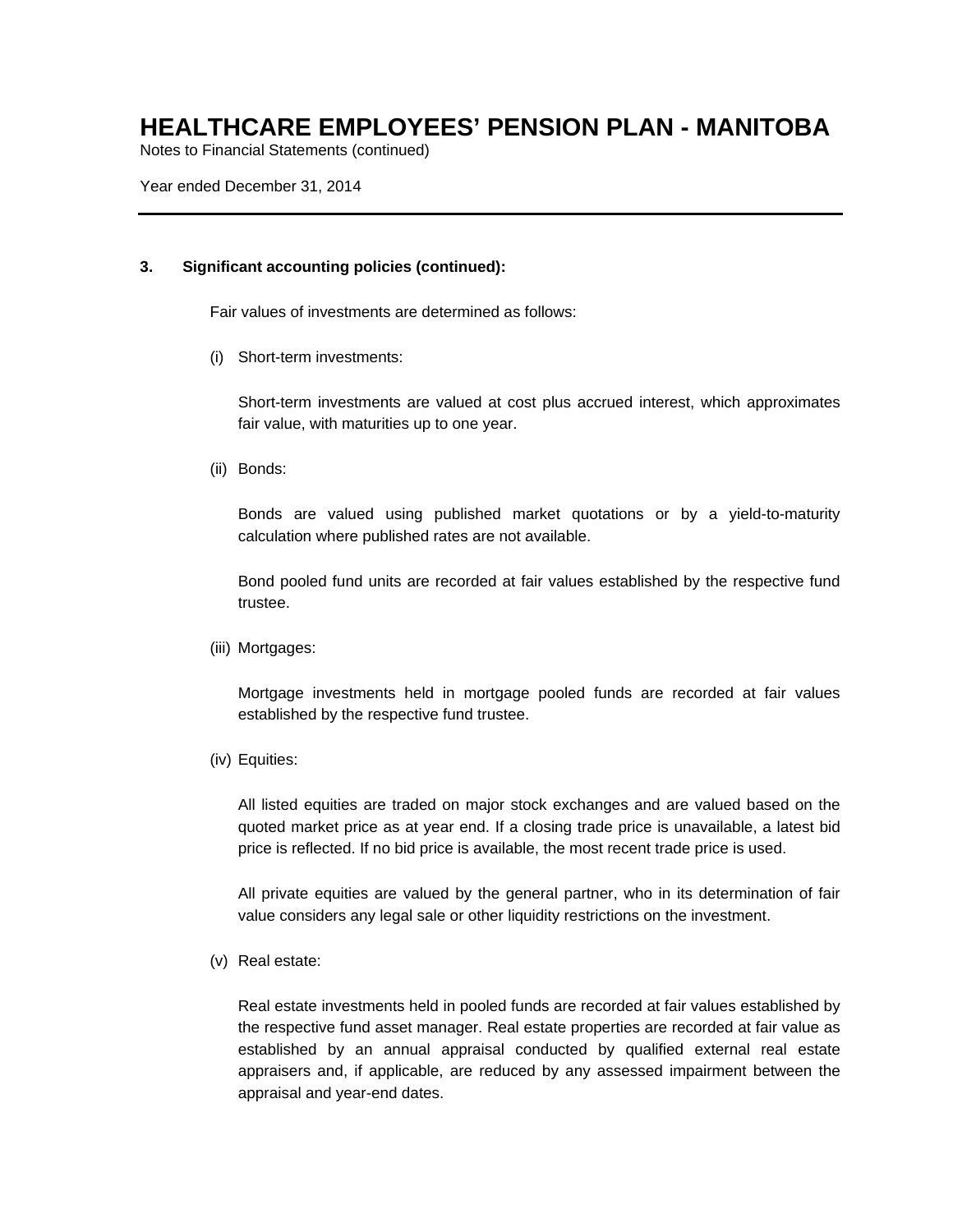Notes to Financial Statements (continued)

Year ended December 31, 2014

### **3. Significant accounting policies (continued):**

(vi) Infrastructure:

Infrastructure investments are recorded at fair value as determined by the Fund Manager. A number of valuation methodologies are considered in arriving at the fair value of unquoted investments, including internal or external valuation models, which may include discounted cash flow analyses. The most appropriate methodology to determine fair value is chosen on an investment by investment basis. Any control, size, liquidity or other discounts or premiums on the investment are considered by the Fund Manager in their determination of fair value.

(d) Capital assets:

Capital assets are recorded at cost less accumulated amortization. Repairs and maintenance costs are charged to expense. Betterments which extend the estimated useful life of an asset are capitalized. When a capital asset no longer contributes to the Plan's ability to provide services, its carrying amount is written-down to its residual value. Capital assets, which include computer software, computer hardware, and office equipment, are amortized on a straight-line basis over three years.

Computer projects are amortized on a straight-line basis over three years as the projects are completed.

(e) Foreign currency transactions and balances:

Transactions in foreign currencies are translated into Canadian dollars at the exchange rate at the dates of the transactions. Monetary assets and liabilities denominated in foreign currencies at the reporting date are translated into Canadian dollars at the exchange rate at that date.

Foreign currency differences arising on translation are recognized in the statement of changes in net assets available for benefits within current period change in fair value of investments.

- (f) Investment transactions and income recognition:
	- (i) Investment transactions:

Investment transactions are accounted for on a trade date basis.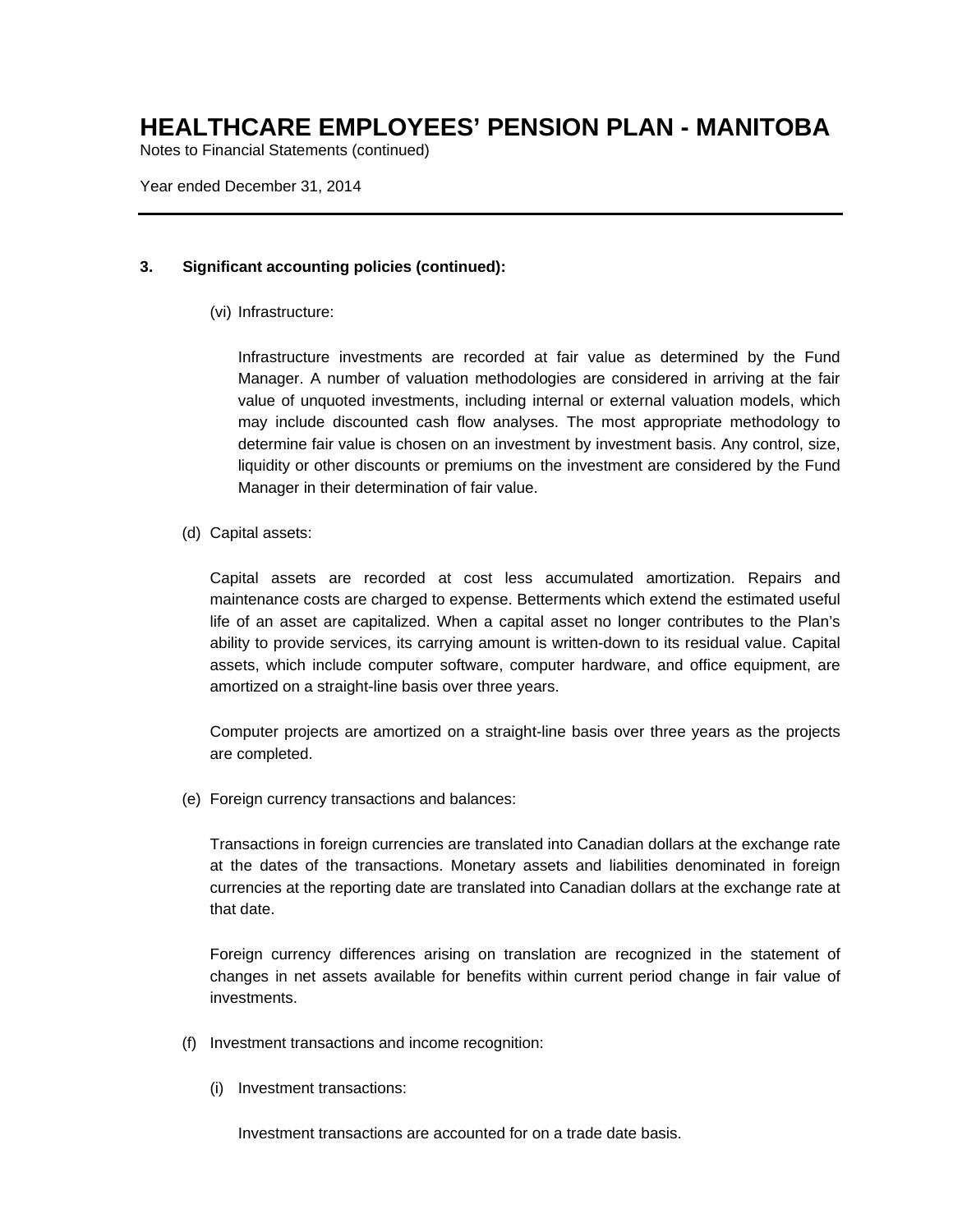Notes to Financial Statements (continued)

Year ended December 31, 2014

### **3. Significant accounting policies (continued):**

(ii) Income recognition:

Investment income has been accrued as reported by the issuer of the pooled funds and bonds. Dividend income from publicly traded securities is recorded as of the exdividend date. Interest income has been accrued as earned.

### (g) Contributions:

Contributions from the members are recorded on an accrual basis. Cash received from members for credited service and cash transfers from other pension plans are recorded when received.

(h) Benefits:

Benefit payments to members, termination refunds to former members, and transfer payments to other plans are recorded in the period in which they are paid or payable. Any benefit payment accruals not paid are reflected in accounts payable and accrued liabilities.

(i) Use of estimates:

The preparation of financial statements requires management to make estimates and assumptions that affect the reported amounts of assets and liabilities, the disclosure of contingent assets and liabilities at the date of the financial statements and the reported amounts of increases and decreases in net assets during the year. Significant items subject to such estimates and assumptions include the determination of the actuarial value of pension obligations. Actual results could differ from those estimates.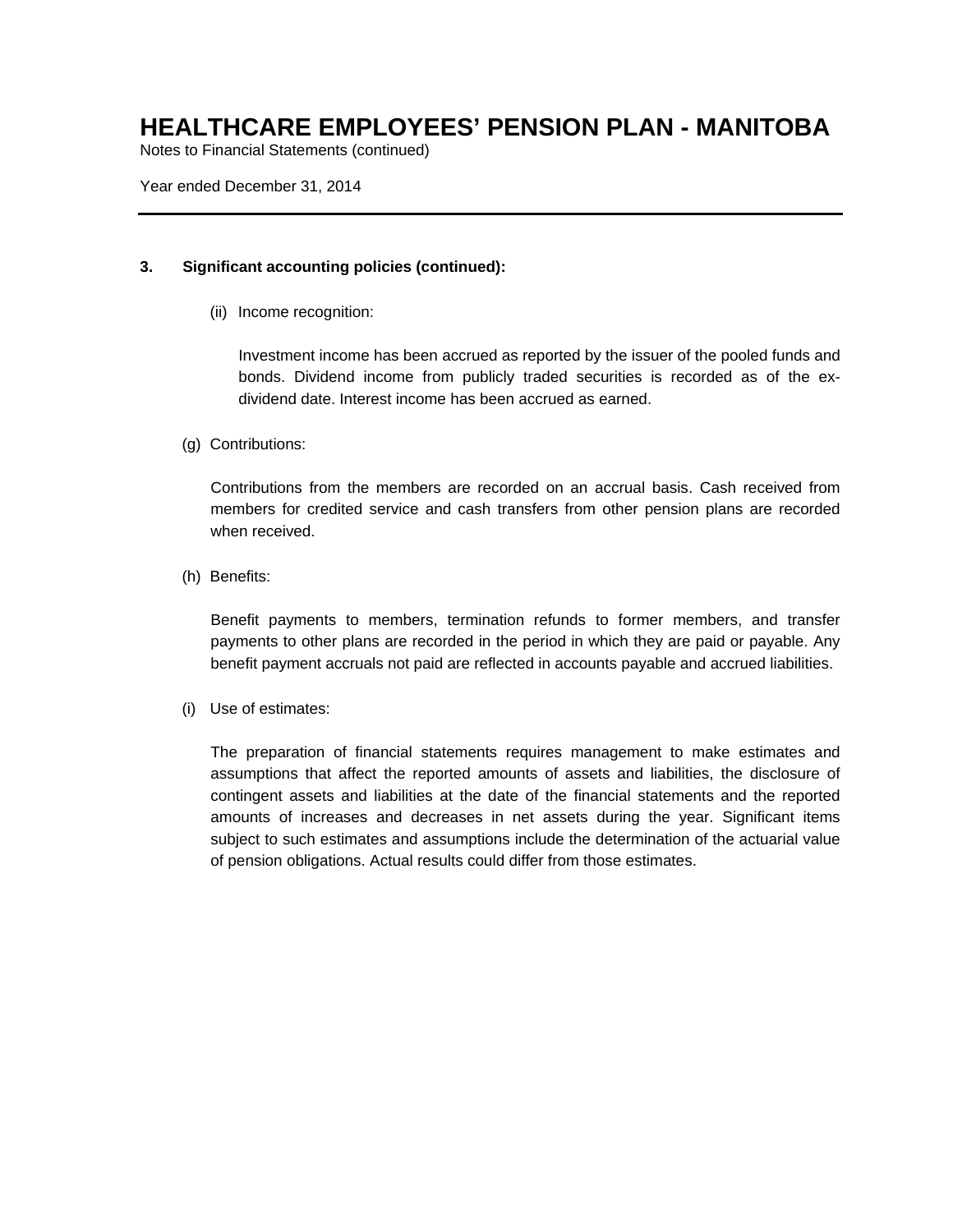Notes to Financial Statements (continued)

Year ended December 31, 2014

### **3. Significant accounting policies (continued):**

(j) Change in accounting policy:

In May 2013, Canada's Accounting Standards Board issued revised accounting standards for entities with defined benefit and defined contribution plans, effectively replacing CPA Canada Handbook Section 3461 - *Employee Future Benefits* with Section 3462 - *Employee Future Benefits.* The new accounting standard eliminates the deferral and amortization approach to accounting for employee future benefits and requires plan assets and obligations to be measured as of the date of the statements of financial position. The Plan adopted the new standard effective January 1, 2014. The adoption of the new standard has not had a material impact on the Plan's financial statements.

### **4. Investments:**

|                        | 2014                 | 2013                 |
|------------------------|----------------------|----------------------|
|                        |                      |                      |
| <b>Bonds</b>           | 1,847,300,742<br>\$. | 1,512,582,807<br>\$. |
| Canadian equities      | 1,341,426,656        | 1,335,463,741        |
| International equities | 998,104,651          | 947,017,272          |
| U.S. equities          | 991,744,858          | 917,281,862          |
| Real estate            | 615,025,767          | 524,352,501          |
| Short-term investments | 112,100,316          | 110,903,258          |
| Mortgages              | 22,553,822           | 21,097,816           |
| Infrastructure         | 16,523,129           | 5,124,748            |
|                        | 5,944,779,941<br>\$. | \$5,373,824,005      |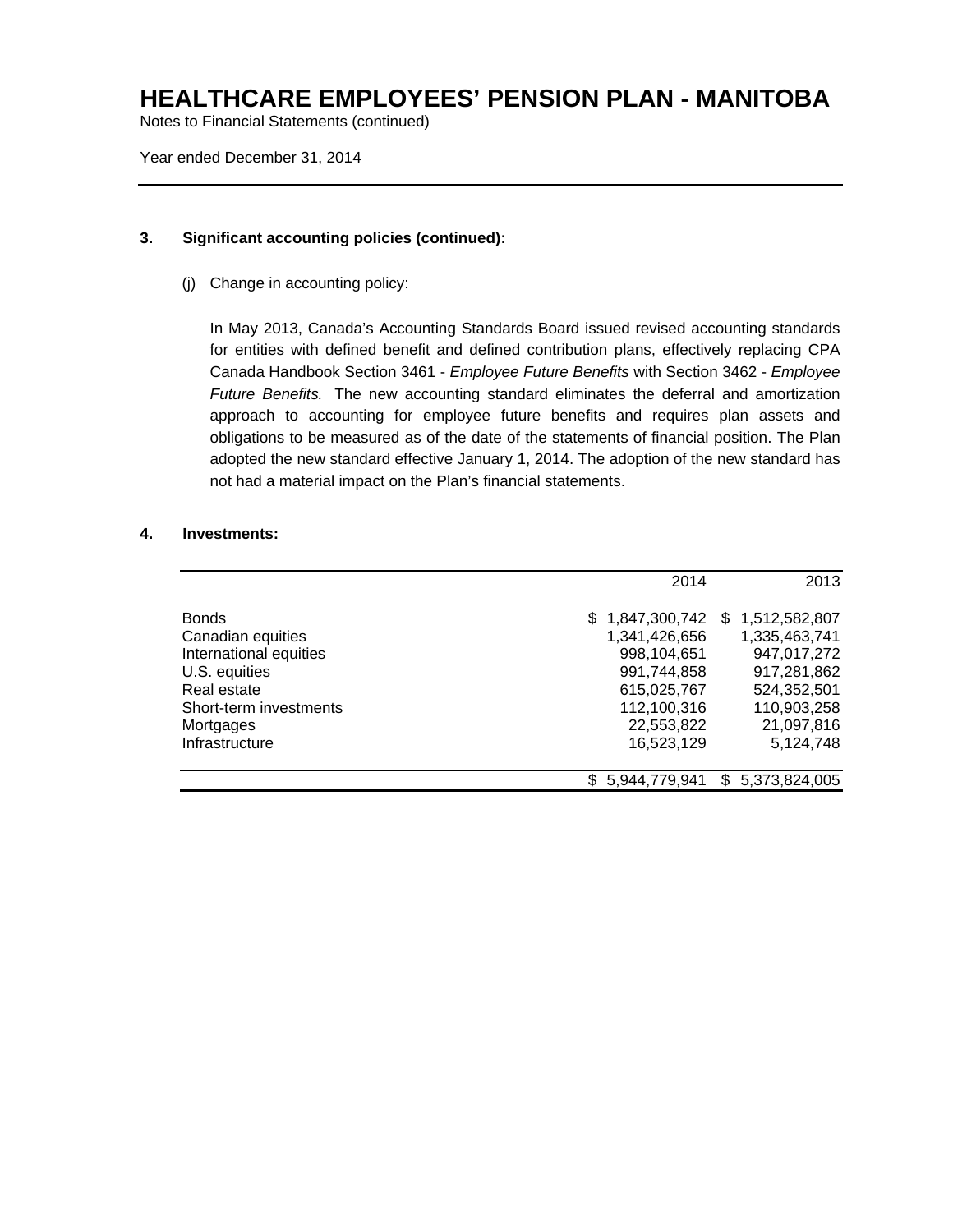Notes to Financial Statements (continued)

Year ended December 31, 2014

### **5. Capital assets:**

| 2014      |                    | 2013      |
|-----------|--------------------|-----------|
| Net book  |                    | Net book  |
| value     |                    | value     |
|           |                    |           |
|           | \$                 | 281,616   |
|           |                    |           |
|           |                    | 1,248,355 |
| 1,218,025 |                    | 1,484,756 |
|           |                    |           |
| 2,244,645 | S                  | 3,014,727 |
|           | 420,209<br>606,411 |           |

### **6. Investment income:**

|                         |     | 2014        |     | 2013        |
|-------------------------|-----|-------------|-----|-------------|
| <b>Bonds</b>            | \$  | 60,523,414  | S   | 52,240,410  |
| Canadian equities       |     | 33,129,713  |     | 29,254,876  |
| International equities  |     | 28,910,188  |     | 23,575,468  |
| Real estate             |     | 21,319,854  |     | 21,390,171  |
| U.S. equities           |     | 14,154,253  |     | 13.122.466  |
| Security lending income |     | 770.492     |     | 957,910     |
| Mortgages               |     | 878,425     |     | 889,630     |
| Short-term investments  |     | 629,182     |     | 449,267     |
|                         | \$. | 160,315,521 | SS. | 141,880,198 |

### **7. Pension payments:**

|                                                             | 2014                        | 2013                        |
|-------------------------------------------------------------|-----------------------------|-----------------------------|
| Retirement benefit payments<br>Termination benefit payments | \$196,759,633<br>39,178,235 | \$178,935,697<br>39,326,958 |
|                                                             | \$235,937,868               | \$218,262,655               |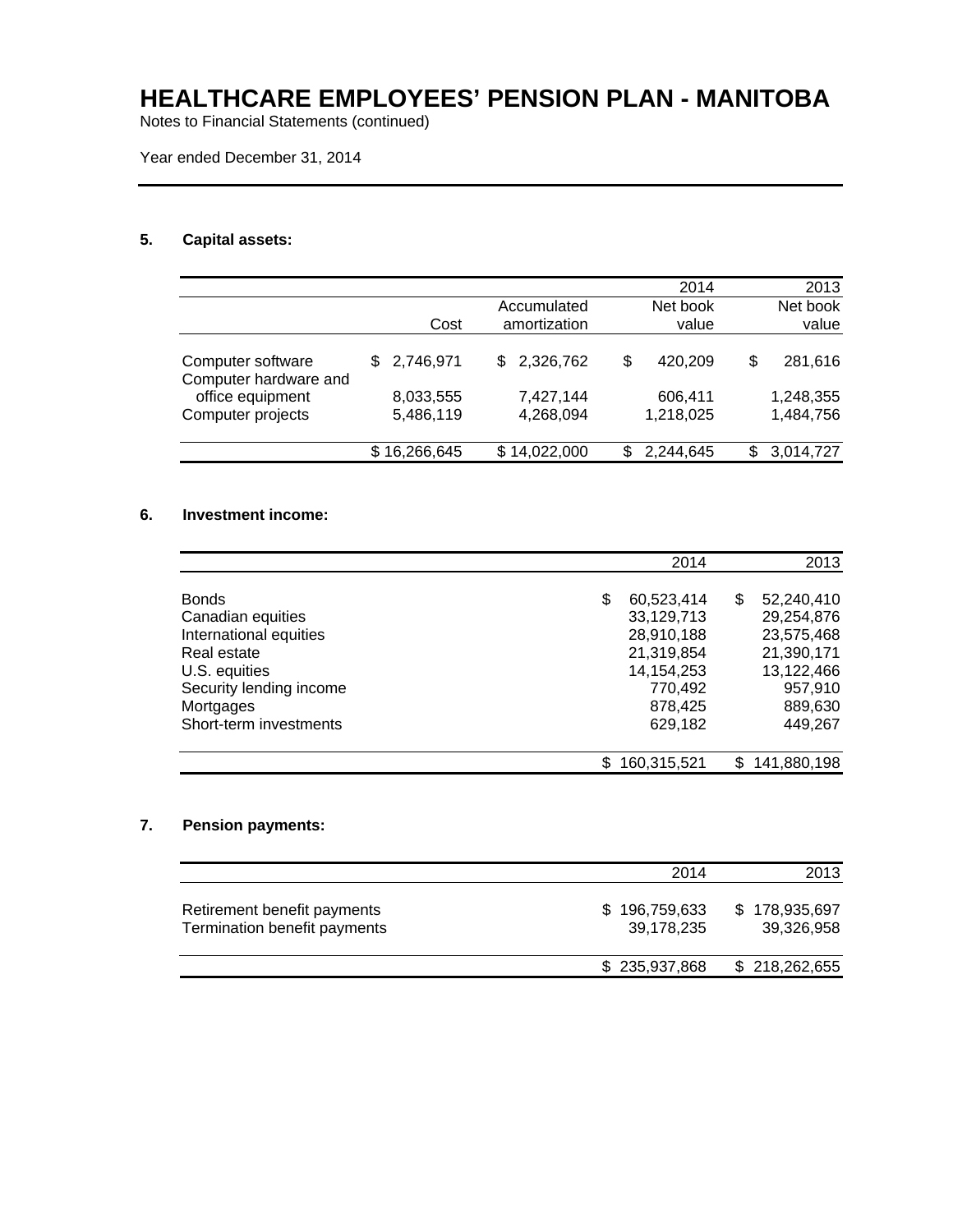Notes to Financial Statements (continued)

Year ended December 31, 2014

#### **8. Administrative expenses:**

|                                | 2014            |    | 2013      |
|--------------------------------|-----------------|----|-----------|
| Salaries and benefits          | \$<br>5,661,870 | \$ | 5,354,197 |
| Amortization of capital assets | 1,318,803       |    | 1,321,252 |
| Other administrative expenses  | 1,164,781       |    | 891,480   |
| Custodial fees                 | 697,034         |    | 719,773   |
| <b>Actuarial fees</b>          | 412,319         |    | 582,340   |
| Legal fees                     | 218,841         |    | 267,613   |
| Investment related expenses    | 104,110         |    | 183,291   |
| Audit fees                     | 55,022          |    | 42,732    |
|                                | \$<br>9,632,780 | ß. | 9,362,678 |

### **9. Capital risk management:**

The main objective of the Plan is to sustain a certain level of net assets in order to meet the pension obligations of the Plan. The Plan fulfils its primary objective by adhering to specific investment policies outlined in its Statement of Investment Policies and Procedures (the SIPP), which is reviewed annually by the Plan. The Plan manages net assets by engaging knowledgeable investment managers who are charged with the responsibility of investing existing funds and new funds (current year's employee and employer contributions) in accordance with the approved SIPP. Increases in net assets are a direct result of investment income generated by investments held by the Plan and contributions into the Plan by eligible employees and by the employers. The main use of net assets is for benefit payments to eligible Plan members.

The primary risk the Plan faces is that the Plan's asset growth and contribution rates will be insufficient to cover the Plan's liabilities (funding risk) resulting in an unfunded liability (funding deficiency). If a funding deficiency reaches a certain level, or persists, it may need to be eliminated through contribution rate increases, pension benefit reductions or a combination of the two.

The Plan's net funded position can change relatively quickly if there are changes in the value of the investments or liabilities. Either can result in a mismatch between the Plan's assets and its liabilities. The most significant contributors to funding risk are:

- declining interest rates
- declining long-term investment rates of return
- unexpected increases in inflation and salary escalation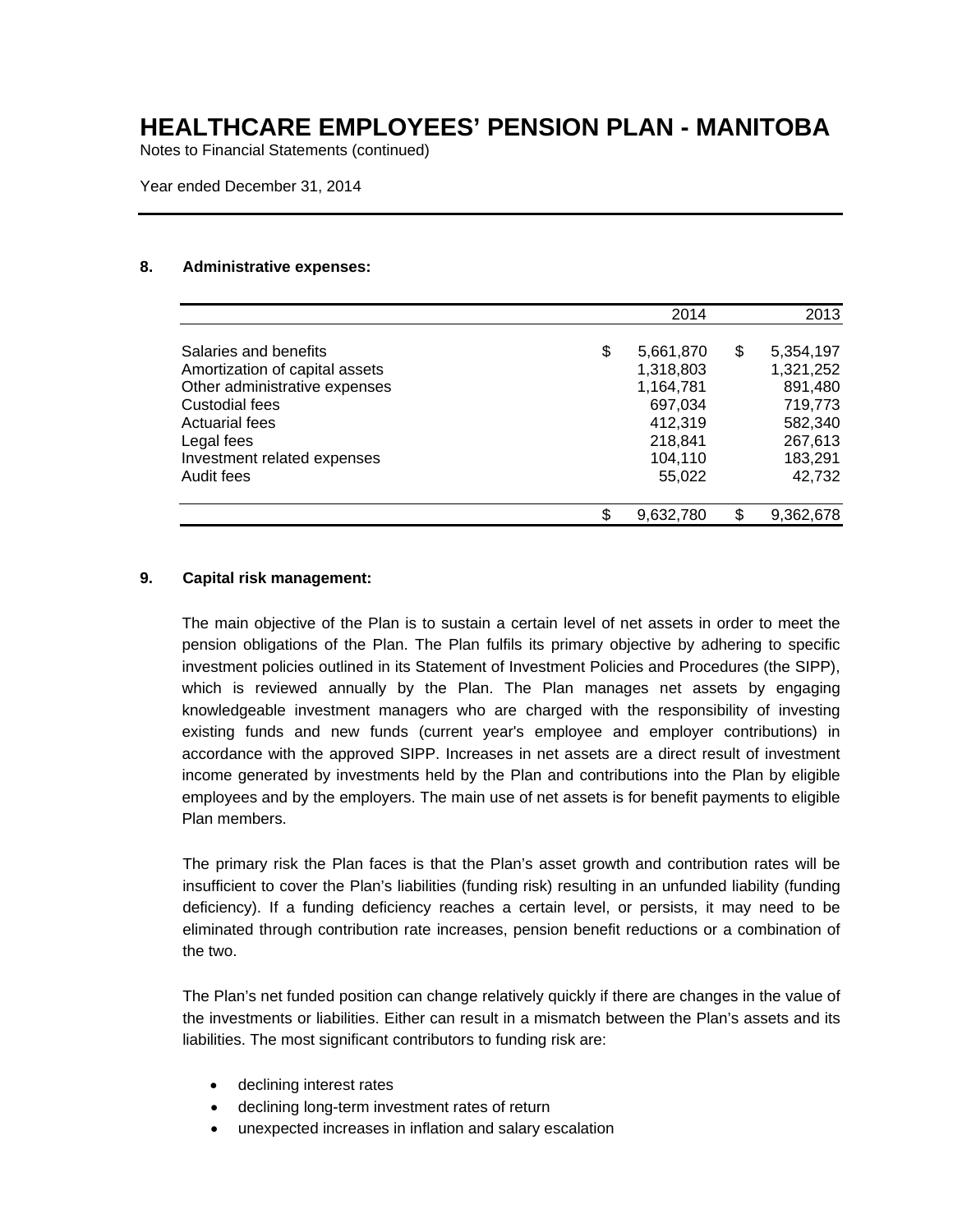Notes to Financial Statements (continued)

Year ended December 31, 2014

### **9. Capital risk management (continued):**

The Plan's liabilities are affected by non-economic factors like changes in member demographics. The Plan's assets are subject to financial instrument risks which are explained in more detail in note 10 to these financial statements.

#### **10. Risk management:**

- (a) Market risk:
	- (i) Interest rate risk:

Interest rate risk refers to the adverse consequences of interest rate changes on the Plan's cash flows, financial position and income. The Plan's fixed income investments are exposed to the risk that the value of interest-bearing investments will fluctuate due to changes in the level of market interest rates. The Plan has invested approximately 33 percent (2013 - 31 percent) of its investments in fixed income securities as at December 31, 2014. To properly manage the Plan's interest rate risk, appropriate guidelines on the weighting and duration for bonds and other fixed income investments are set and monitored.

The remaining terms to contractual maturity of the Plan's bond portfolio at December 31 are as follows:

|                      | 2014            |   | 2013            |
|----------------------|-----------------|---|-----------------|
| Less than one year   | \$<br>6,182,588 | S | 4,503,220       |
| One to five years    | 704,301,265     |   | 735,245,102     |
| After five years     | 1,136,816,889   |   | 772,834,485     |
| Total carrying value | \$1,847,300,742 |   | \$1,512,582,807 |

The Plan holds the above fixed income securities directly and indirectly through pooled funds. An increase of 100 basis points in interest rates, with all other variables held constant, will impact fixed income investments by an estimated loss of \$126.3 million (2013 - \$94.8 million). The Plan's interest rate sensitivity was determined based on portfolio weighted duration.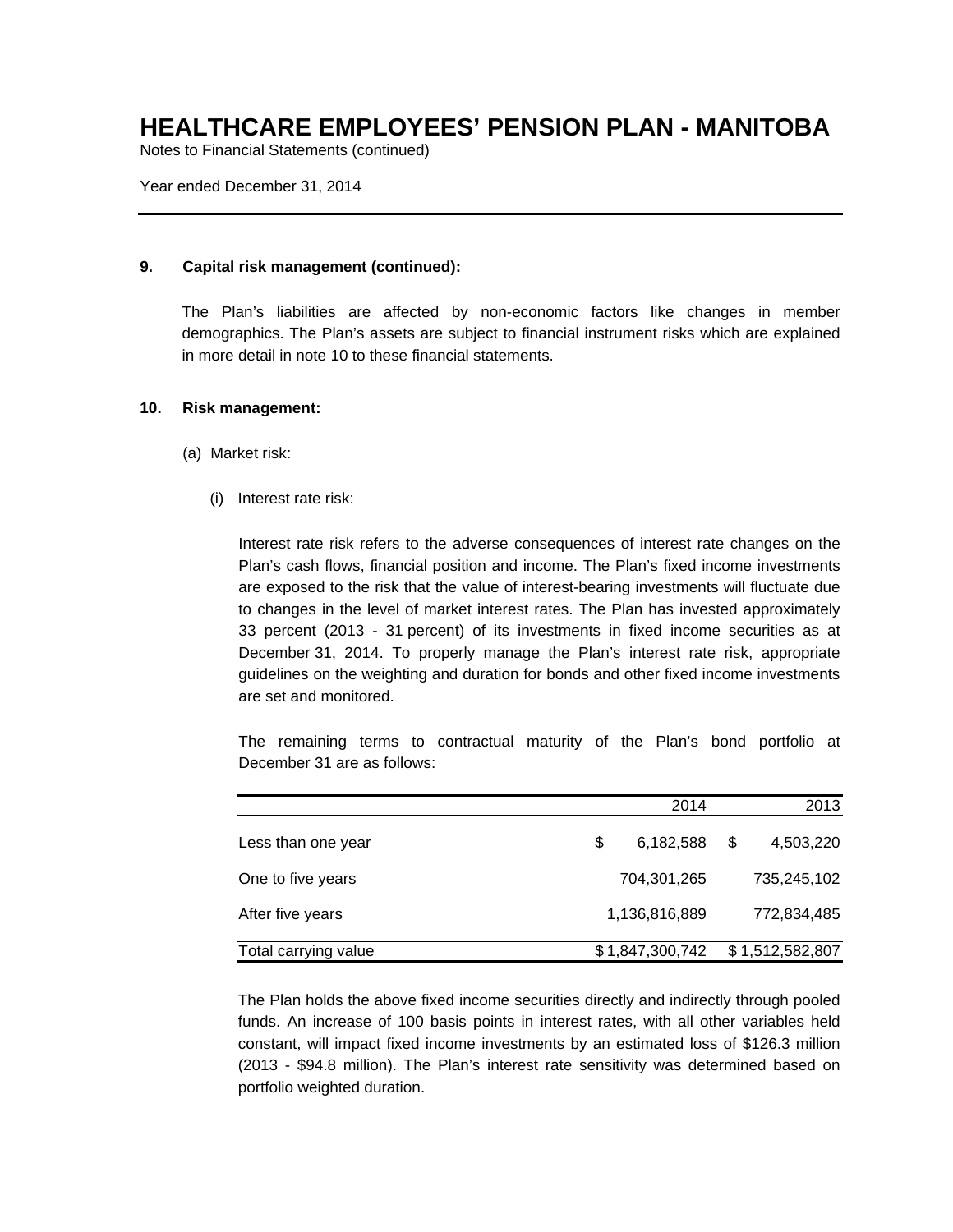Notes to Financial Statements (continued)

Year ended December 31, 2014

#### **10. Risk management (continued):**

(ii) Foreign currency risk:

Foreign currency risk is the risk that the value or future cash flows of a financial instrument will fluctuate because of changes in foreign exchange rates. The Plan primarily invests in financial instruments and enters into transactions denominated in various foreign currencies, other than its measurement currency. Fluctuations in the relative value of the Canadian dollar against these foreign currencies can result in a positive or a negative effect on the fair value of investments. The Plan and its investment managers have the ability to utilize derivative instruments to mitigate foreign currency risk, subject to the approval of the Plan's Investment Committee. The Plan is exposed to fluctuations in the U.S. dollar, Japanese yen, Hong Kong dollar and European currencies, notably the Euro, British pound sterling and Swiss franc.

The Plan's exposure in cash and investments to foreign currencies to Canadian dollars is shown below:

|       | Actual currency      |                         |  |
|-------|----------------------|-------------------------|--|
| %     | exposure             | As at December 31, 2014 |  |
| 66.0  | \$ 3,989,062,249     | Canadian                |  |
| 22.6  | 1,365,634,612        | US dollar               |  |
| 4.2   | 255,857,630          | Euro                    |  |
| 3.2   | 194,192,583          | British pound sterling  |  |
| 1.4   | 84.689.635           | Swiss franc             |  |
| 1.2   | 69,435,834           | Japanese yen            |  |
| 0.4   | 22,553,777           | Hong Kong dollar        |  |
| 1.0   | 63,124,428           | Other currencies        |  |
| 100.0 | 6,044,550,748<br>\$. |                         |  |

|                                                                                        | Actual currency                                                                            |                                          |
|----------------------------------------------------------------------------------------|--------------------------------------------------------------------------------------------|------------------------------------------|
| As at December 31, 2013                                                                | exposure                                                                                   | %                                        |
| Canadian<br>US dollar<br>Euro<br>British pound sterling<br>Swiss franc<br>Japanese yen | \$3,549,045,603<br>1,242,019,265<br>265,661,437<br>169,833,100<br>74,714,181<br>65,456,804 | 65.0<br>22.8<br>4.9<br>3.1<br>1.3<br>1.2 |
| Hong Kong dollar<br>Other currencies                                                   | 25,012,039<br>64,751,608                                                                   | 0.5<br>1.2                               |
|                                                                                        | 5,456,494,037                                                                              | 100.0                                    |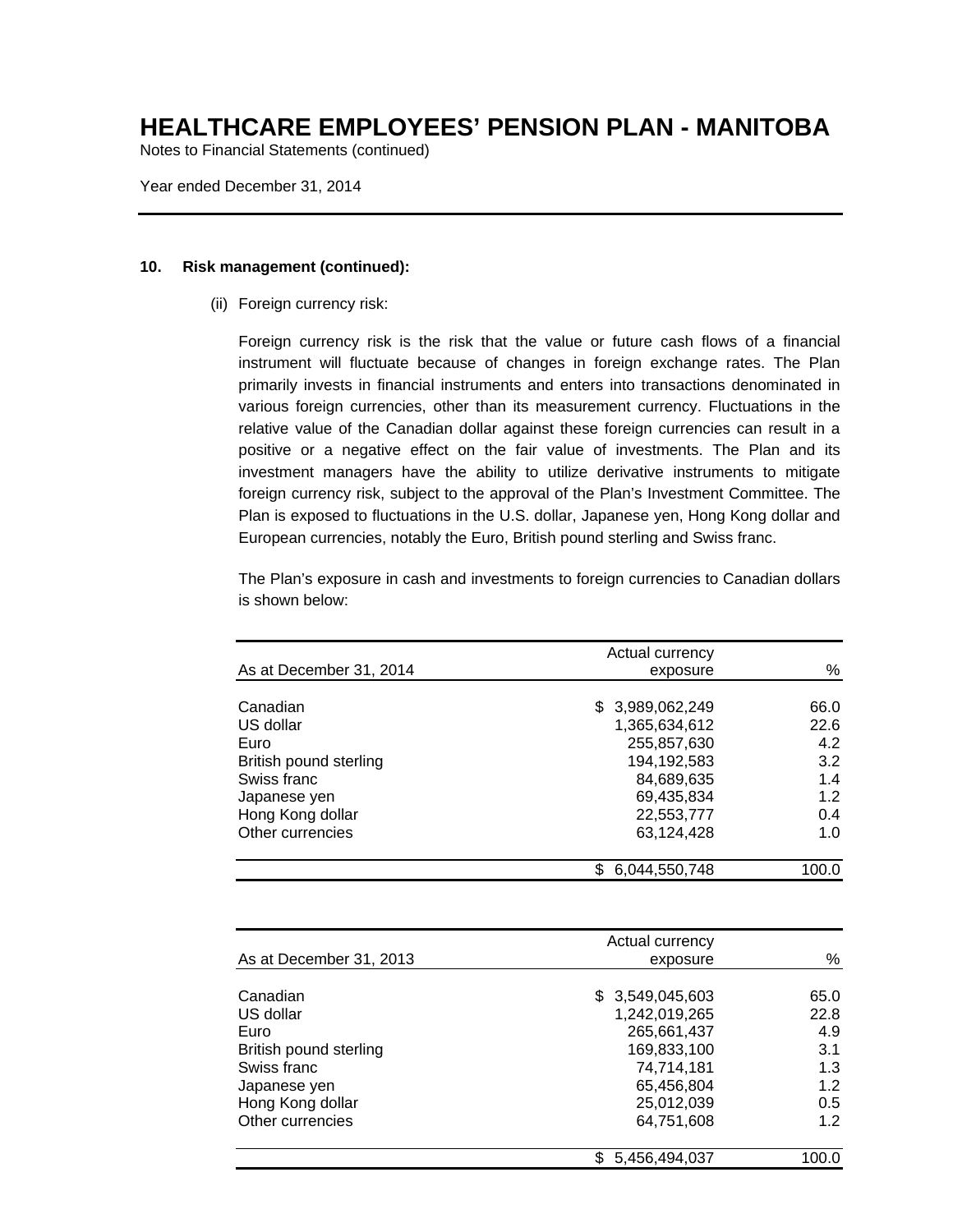Notes to Financial Statements (continued)

Year ended December 31, 2014

#### **10. Risk management (continued):**

A 10 percent increase or decrease in exchange rates, with all other variables held constant, would result in a change in unrealized gains (losses) of \$205.5 million (2013 - \$190.7 million).

(iii) Market price risk:

The Plan's investments in equities are sensitive to market fluctuations. To properly manage the Plan's other price risk, appropriate guidelines on asset diversification to address specific security, geographic, sector and investment manager risks are set and monitored. A decline of 10 percent in equity values, with all other variables held constant, will impact the Plan's equity investments by an approximate loss of \$333.1 million (2013 - \$320.0 million).

(b) Credit risk:

The Plan is exposed to credit risk, which is the risk that a counterparty will be unable to pay amounts in full when due or requested. The Plan's greatest concentration of credit risk is in its fixed income securities. The fair value of the fixed income securities includes consideration of the creditworthiness of the debt issuer. All transactions in listed securities are settled or paid for upon delivery using approved brokers. The risk of default is considered minimal, as payment is made on a purchase once the securities have been received from the broker. For sales transactions, the securities are released once the broker has made payment.

The breakdown of the Plan's bond portfolio by credit rating from various rating agencies is presented below:

|               | 2014              |       |     | 2013          |       |
|---------------|-------------------|-------|-----|---------------|-------|
| Credit rating | Fair value        | %     |     | Fair value    | %     |
| AAA           | \$<br>615,589,765 | 33.3  | \$  | 569,223,511   | 37.6  |
| AA            | 371,654,187       | 20.1  |     | 303,500,214   | 20.1  |
| A             | 502,198,054       | 27.2  |     | 394,331,417   | 26.1  |
| <b>BBB</b>    | 332,537,231       | 18.0  |     | 240,487,460   | 15.9  |
| Not rated     | 25,321,505        | 1.4   |     | 5,040,205     | 0.3   |
|               | 1,847,300,742     | 100.0 | \$. | 1,512,582,807 | 100.0 |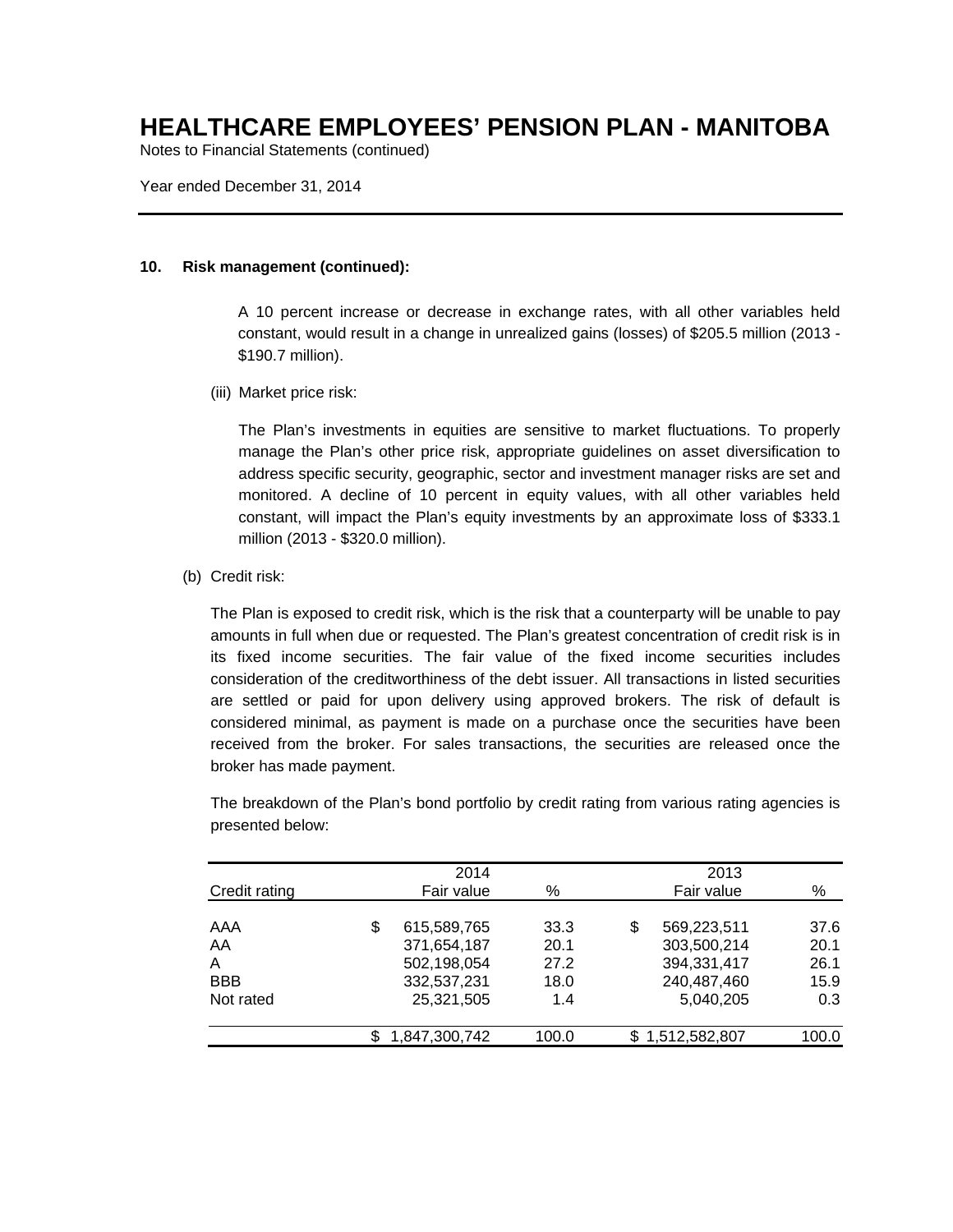Notes to Financial Statements (continued)

Year ended December 31, 2014

#### **10. Risk management (continued):**

Credit risk associated with contributions and other receivables is minimized due to their nature. The majority of the receivable balances are due from member facilities and are collected from participating members through the payroll process. No provision for doubtful contributions and other receivables has been recorded in either 2014 or 2013. The carrying amounts of fixed income investments and contributions and other receivables represent the maximum credit exposure to the Plan.

### (c) Liquidity risk:

Liquidity risk is the risk that an entity will encounter difficulty in meeting obligations associated with financial liabilities.

Over 89 percent (2013 - 89 percent) of the Plan's investments are in liquid securities traded in public markets. These include all U.S. and international equities and the majority of Canadian equities, which is over 56 percent (2013 - 59 percent) of the Plan assets and is all exchange traded, and bonds. Although market events could lead to some investments becoming illiquid, management believes the diversity of the Plan's portfolio and current contribution levels will ensure that liquidity is available for benefit payments. The Plan's financial statement liabilities have contracted maturities of less than one year. The Plan also maintains cash on hand for liquidity purposes and to pay accounts payable and accrued liabilities. At December 31, 2014, the Plan had cash in the amount of \$99.8 million (2013 - \$82.7 million).

|                        |                           | 2014        |    | 2013                      |             |
|------------------------|---------------------------|-------------|----|---------------------------|-------------|
|                        | Fair                      | Average     |    | Fair                      | Average     |
|                        | value                     | coupon rate |    | value                     | coupon rate |
| Federal<br>Provincial/ | \$<br>588,782,259         | 3.10%       | \$ | 488,749,488               | 2.93%       |
| municipal              | 463,632,270               | 4.40%       |    | 404,502,625               | 4.60%       |
| Corporate<br>Mortgages | 794,886,213<br>22,553,822 | 4.64%       |    | 619,330,694<br>21,097,816 | 4.74%       |
|                        | \$<br>1,869,854,564       |             |    | \$1,533,680,623           |             |

The Plan's fixed income securities are diversified at December 31 as follows: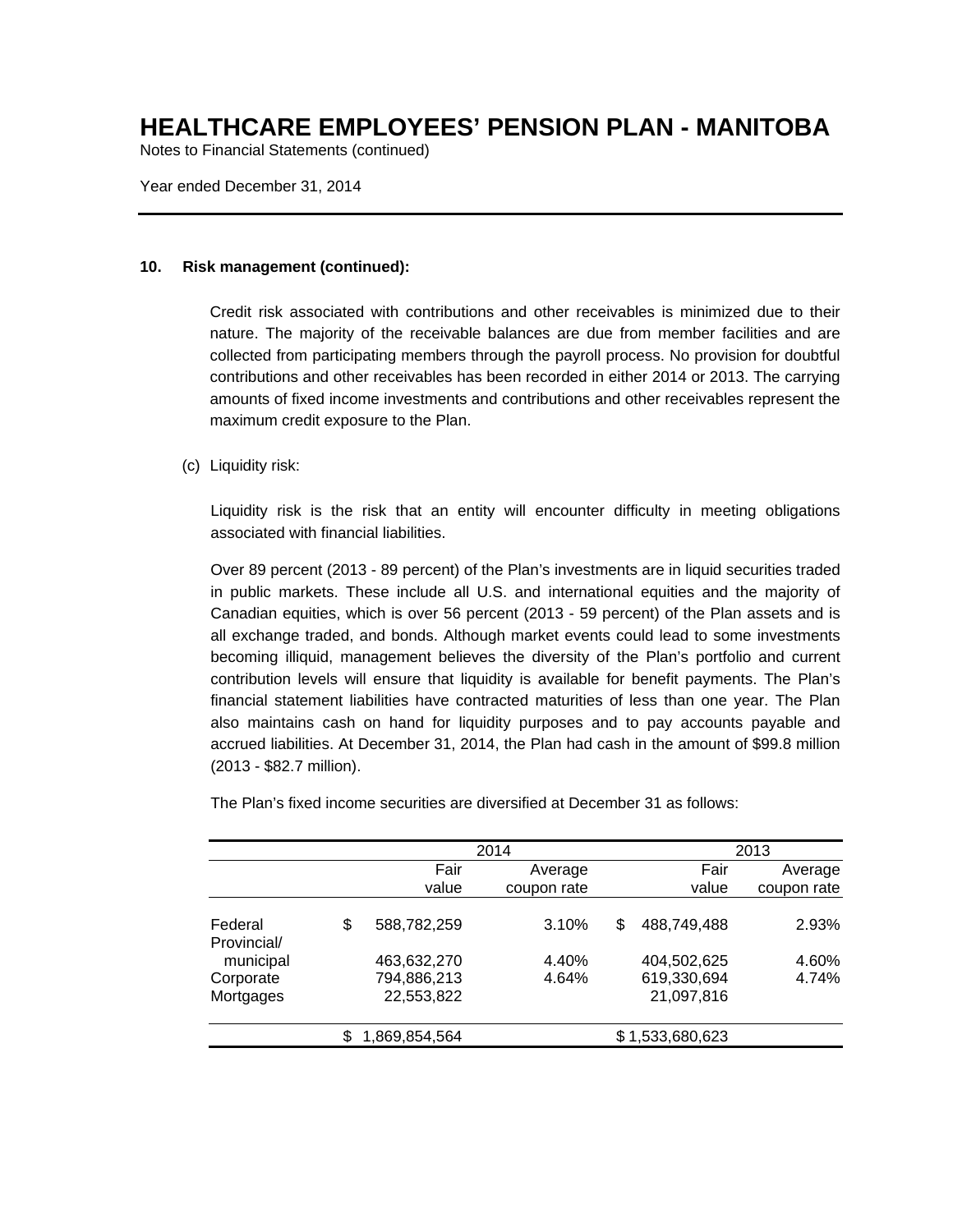Notes to Financial Statements (continued)

Year ended December 31, 2014

### **11. Fair value of financial instruments:**

The determination of the fair value of investments is as described in note 3(c) with fair values of investments disclosed in note 4. The fair values of other financial assets and liabilities, being cash, investment income receivable, contributions receivable, other receivables, accounts payable and accrued liabilities, government remittances payable and due from (to) brokers, approximate their carrying values due to the short-term nature of these financial instruments.

The Plan's assets which are recorded at fair value are required to be classified into one of three levels, depending on the inputs used for valuation. The hierarchy of inputs is summarized below:

- quoted prices (unadjusted) in active markets for identical assets or liabilities (Level 1);
- inputs other than quoted prices included in Level 1 that are observable for the asset or liability, either directly (i.e. as prices) or indirectly (i.e. derived from prices) (Level 2); and
- inputs for the asset or liability that are not based on observable market data (unobservable inputs) (Level 3).

Changes in valuation methods may result in transfers into or out of an investment's assigned level.

|                        | Quoted prices     |                                       |     |                  |                  |
|------------------------|-------------------|---------------------------------------|-----|------------------|------------------|
|                        | in active markets | Significant                           |     | Significant      |                  |
|                        |                   | for identical assets other observable |     | unobservable     |                  |
| 2014                   | (Level 1)         | inputs (Level 2)                      |     | inputs (Level 3) | Total            |
|                        |                   |                                       |     |                  |                  |
| Cash                   | \$<br>99,770,807  | -\$                                   | \$  |                  | \$<br>99,770,807 |
| Short-term investments |                   | 112,100,316                           |     |                  | 112,100,316      |
| <b>Bonds</b>           |                   | 1,847,300,742                         |     |                  | 1,847,300,742    |
| Mortgages              |                   | 22,553,822                            |     |                  | 22,553,822       |
| Canadian equities      | 1,243,500,230     | 91,226,674                            |     | 6,699,752        | 1,341,426,656    |
| U.S. equities          | 991,744,858       |                                       |     |                  | 991,744,858      |
| International equities | 898,040,667       | 100,063,984                           |     |                  | 998,104,651      |
| Real estate            |                   |                                       |     | 615,025,767      | 615,025,767      |
| Infrastructure         |                   |                                       |     | 16,523,129       | 16,523,129       |
|                        | \$3,233,056,562   | \$2,173,245,538                       | \$. | 638,248,648      | \$6,044,550,748  |

The following is a summary of the inputs used as of December 31, 2014 and 2013 in valuing the Plan's investments: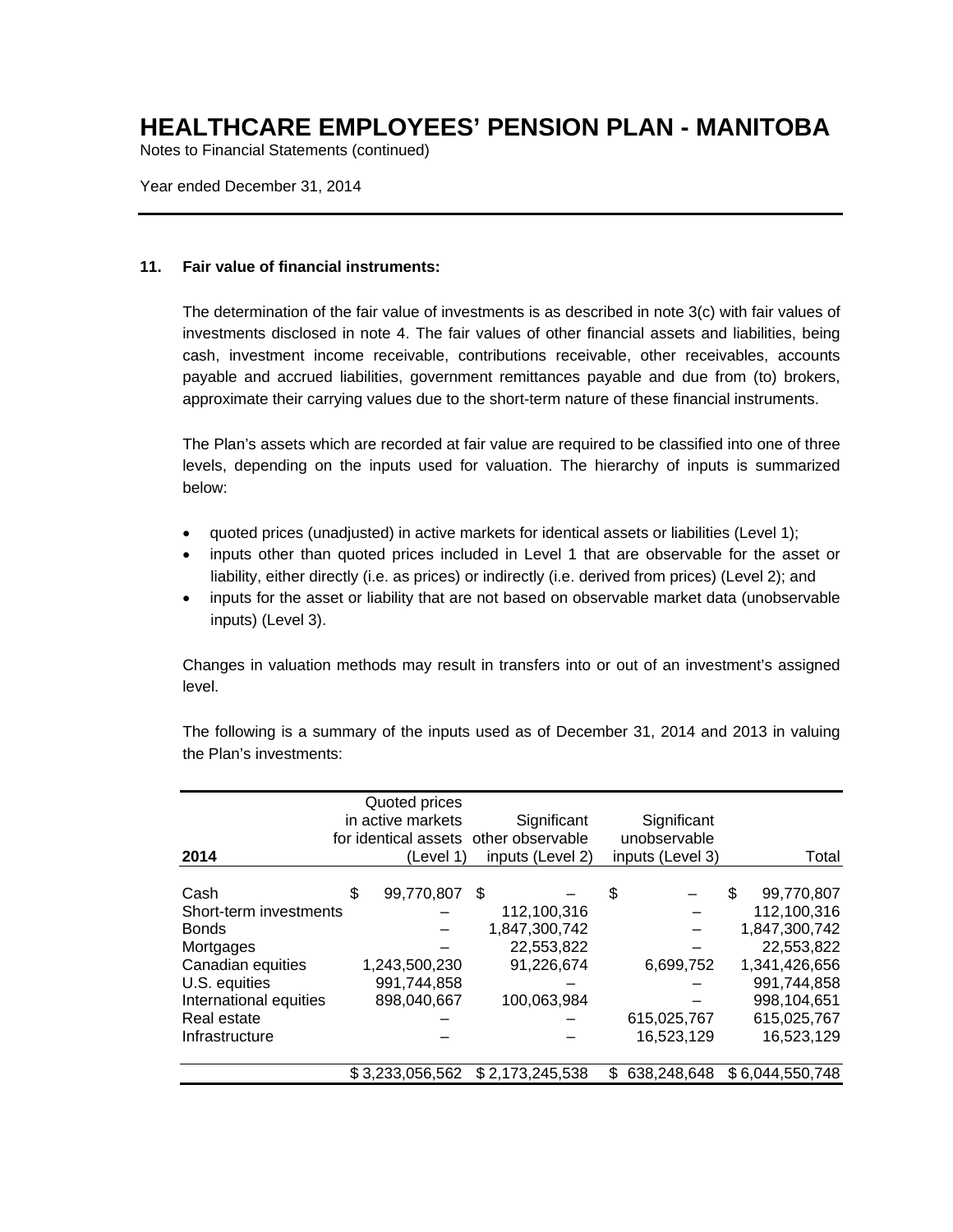Notes to Financial Statements (continued)

Year ended December 31, 2014

### **11. Fair value of financial instruments (continued):**

|                        | Quoted prices<br>in active markets | Significant<br>for identical assets other observable |    | Significant<br>unobservable |                  |
|------------------------|------------------------------------|------------------------------------------------------|----|-----------------------------|------------------|
| 2013                   | (Level 1)                          | inputs (Level 2)                                     |    | inputs (Level 3)            | Total            |
| Cash                   | \$<br>82,670,032 \$                |                                                      | \$ |                             | \$<br>82.670.032 |
| Short-term investments |                                    | 110,903,258                                          |    |                             | 110,903,258      |
| <b>Bonds</b>           |                                    | 1,512,582,807                                        |    |                             | 1,512,582,807    |
| Mortgages              |                                    | 21,097,816                                           |    |                             | 21,097,816       |
| Canadian equities      | 1,273,932,104                      | 54,490,823                                           |    | 7,040,814                   | 1,335,463,741    |
| U.S. equities          | 917,281,862                        |                                                      |    |                             | 917,281,862      |
| International equities | 852,909,509                        | 94,107,763                                           |    |                             | 947,017,272      |
| Real estate            |                                    |                                                      |    | 524,352,501                 | 524,352,501      |
| Infrastructure         |                                    |                                                      |    | 5,124,748                   | 5,124,748        |
|                        | \$3,126,793,507                    | \$1,793,182,467                                      | S. | 536,518,063                 | \$5,456,494,037  |

For the years ended December 31, 2014 and 2013, there were no transfers between Level 1 and Level 2.

The reconciliation of investments measured at fair value using unobservable inputs (Level 3) is presented as follows:

|                            | Canadian<br>equities |                      | Real estate Infrastructure |    | Total          |
|----------------------------|----------------------|----------------------|----------------------------|----|----------------|
|                            |                      |                      |                            |    |                |
| Balance, December 31, 2012 | \$<br>6.187.046      | \$<br>478,593,476 \$ |                            | \$ | 484,780,522    |
| Purchases                  | 110,769              | 55,897,661           | 4,238,474                  |    | 60,246,904     |
| Sales                      | (138, 951)           | (48, 383, 022)       |                            |    | (48,521,973)   |
| Realized gains             | 17.090               | 11,821,593           |                            |    | 11,838,683     |
| Current period change in   |                      |                      |                            |    |                |
| fair value of investments  | 864,860              | 26,422,793           | 886,274                    |    | 28,173,927     |
| Balance, December 31, 2013 | 7,040,814            | 524,352,501          | 5,124,748                  |    | 536,518,063    |
| Purchases                  | 44.974               | 132,450,357          | 13,175,293                 |    | 145,670,624    |
| Sales                      | (461,590)            | (53, 359, 441)       | (3,302,864)                |    | (57, 123, 895) |
| Realized gains             | (25, 720)            | 15,564,816           | (475, 161)                 |    | 15,063,935     |
| Current period change in   |                      |                      |                            |    |                |
| fair value of investments  | 101,274              | (3,982,466)          | 2,001,113                  |    | (1,880,079)    |
| Balance, December 31, 2014 | \$<br>6,699,752      | \$<br>615,025,767    | \$16,523,129               | S  | 638,248,648    |

The Plan did not use or consider alternative assumptions for valuation of Level 3 investments as those are valued independently by investment managers or third party providers.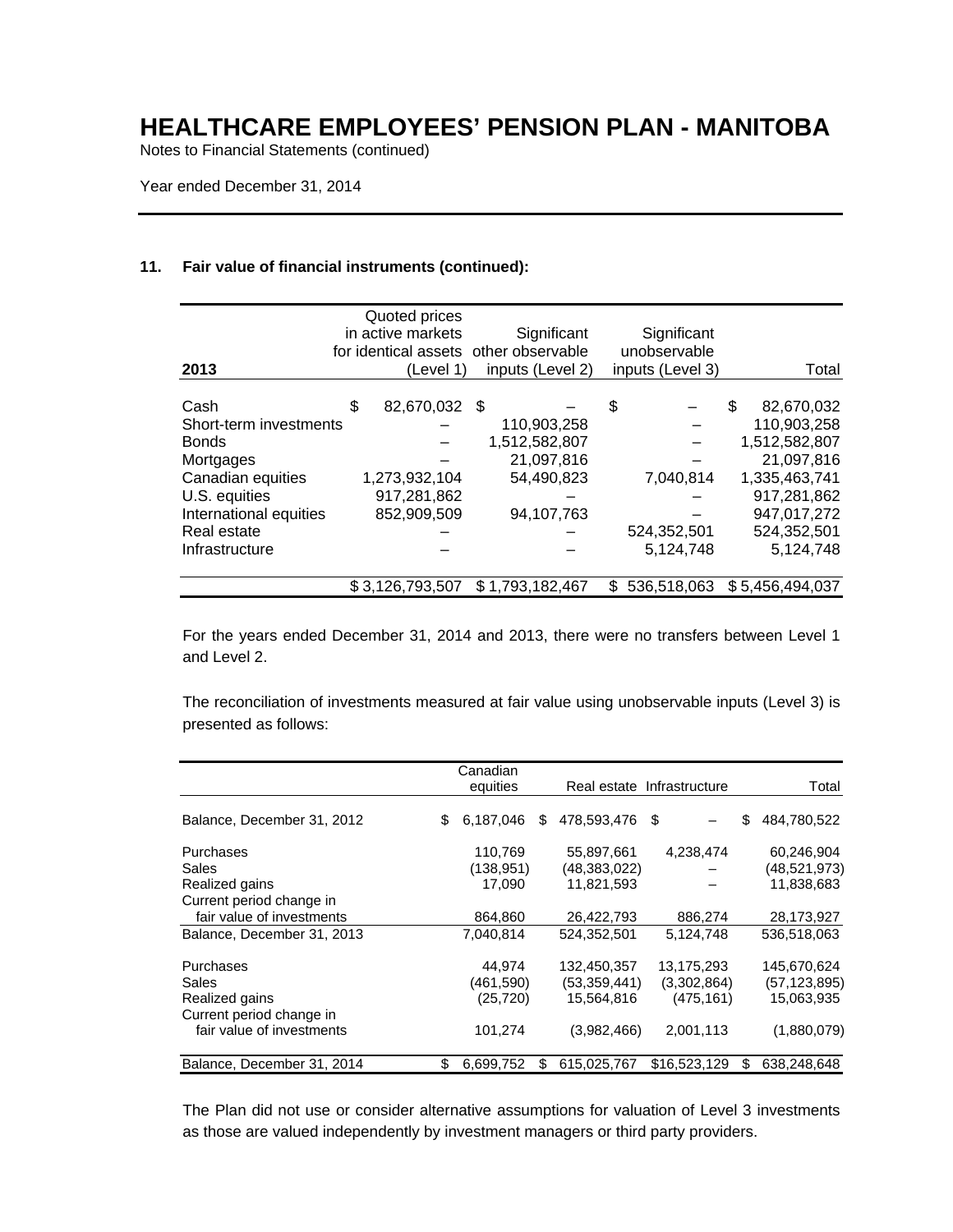Notes to Financial Statements (continued)

Year ended December 31, 2014

### **11. Fair value of financial instruments (continued):**

Section 3.29 of the Manitoba Pension Benefits Act Regulation requires disclosure of each investment asset that has a fair value greater than one percent of the fair value of the investment assets of the Plan. As of December 31, 2014, the Plan held the following investments that met this criteria:

| Cash and cash equivalents:<br>Canadian Cash Sweep Rate on-1%/Yr @ CIBC Mellon Tr. Co. | S | 81,381,536  |
|---------------------------------------------------------------------------------------|---|-------------|
| Equities:                                                                             |   |             |
| Causeway Emerging Markets Fund                                                        |   | 100,063,983 |
| <b>Toronto Dominion Bank</b>                                                          |   | 92,790,516  |
| Leith Wheeler Special Canadian Equity Fund                                            |   | 91,226,675  |
| Royal Bank of Canada                                                                  |   | 67,578,128  |
| Canadian National Railway Co.                                                         |   | 60,111,024  |
|                                                                                       |   |             |

### **12. Role of the actuary and auditor:**

The actuary has been appointed pursuant to the Plan Text and the Trust Agreement. With respect to the preparation of financial statements, the actuary has been engaged to carry out a valuation of the Plan's assets and liabilities, which consists of a provision for future obligations of the Plan to the members. The valuation is made in accordance with accepted actuarial practice, applicable legislation and any direction received from regulatory authorities, and reported thereon to the Board of Trustees. In performing the valuation of the liabilities, which are by their nature inherently variable, assumptions are made as to the investment rate of return, inflation rates and salary escalation in the future, taking into consideration the circumstances of the healthcare employees and the nature of the liabilities. The actuary, in their review of the management information provided by the Plan used in the valuation, also makes use of the work of the external auditors. The Actuary's Report outlines the scope of their work and opinion.

The external auditors have been appointed by the Board of Trustees to conduct an independent and objective audit of the financial statements of the Plan in accordance with generally accepted auditing standards and report thereon to the Board of Trustees. In carrying out their audit, the auditors also make use of the work of the actuary and their report on the Plan's liabilities. The Auditors' Report outlines the scope of their audit and their opinion.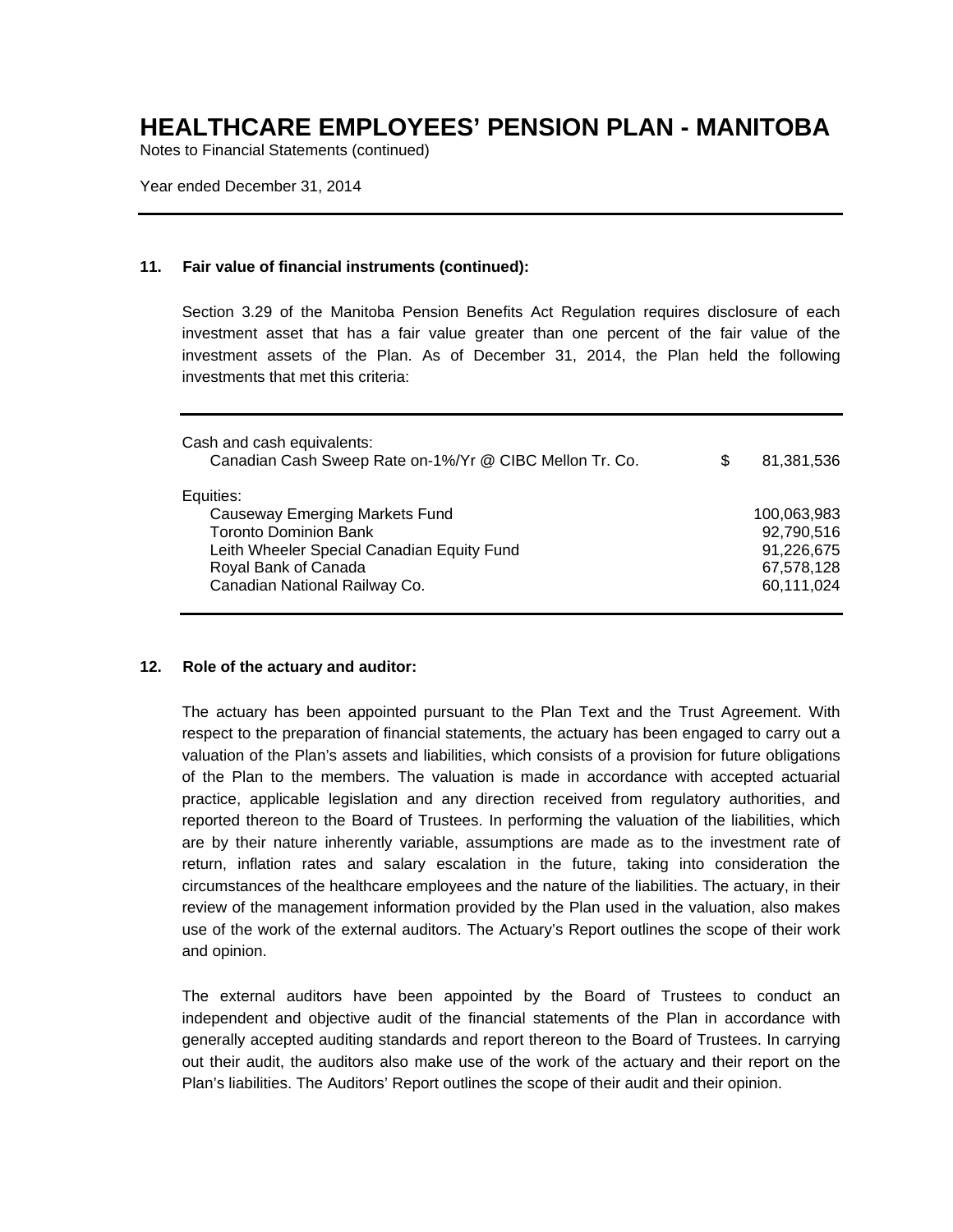Notes to Financial Statements (continued)

Year ended December 31, 2014

### **13. Related party:**

The Plan and the Healthcare Employees' Benefits Plan - Manitoba (HEBP) have a certain number of common trustees and a cost sharing agreement to allocate certain costs based on factors such as square footage, number of employees and time usage. Other receivables include an amount of \$931,322 (2013 - \$1,206,223) due from HEBP. The balance due from HEBP is non-interest bearing, and has no fixed terms of repayment.

The Plan and the Healthcare Employees' Pension Plan – Manitoba, Cost of Living Adjustment Plan (COLA) have a certain number of common trustees and a cost sharing agreement to allocate certain costs based on factors such as square footage, number of employees and time usage. In addition, certain costs with respect to the establishment of COLA were incurred by the Plan which are to be reimbursed by COLA. During the year, the Plan also collected contributions from active plan members and employers on behalf of COLA. Accounts payable and accrued liabilities include a net amount of \$623,626 due to COLA at December 31, 2014. This includes a balance of \$1,281,777 payable related contributions collected, net of a balance of \$658,151 receivable related to costs incurred. The balance due to COLA is non-interest bearing and has no fixed terms of repayment.

These transactions are in the normal course of operations and are measured at the exchange amount, which is the amount of consideration established and agreed to by the related parties.

### **14. Pension obligations:**

As at December 31, 2014, the date of the most recent actuarial valuation, the actuarial value of pension obligations was \$5,802,455,000 (2013 - \$5,231,833,000). Since there is no intention of extinguishing the pension obligations in the near term, the obligations are calculated by using the going concern actuarial basis. The projected unit credit actuarial cost method was used by AON Hewitt, the actuary, to determine the actuarial value of pension obligations and the required current service contributions.

Four significant long-term actuarial assumptions used in the valuation were:

- (a) the liability discount rate was assumed to be 6.25 percent (2013 6.50 percent);
- (b) the asset rate of return was assumed to be 6.25 percent (2013 6.50 percent);
- (c) inflation rate was assumed to be 2.25 percent (2013 2.25 percent); and
- (d) the salary escalation rate was assumed to be 3.50 percent (2013 3.50 percent) plus merit and promotion.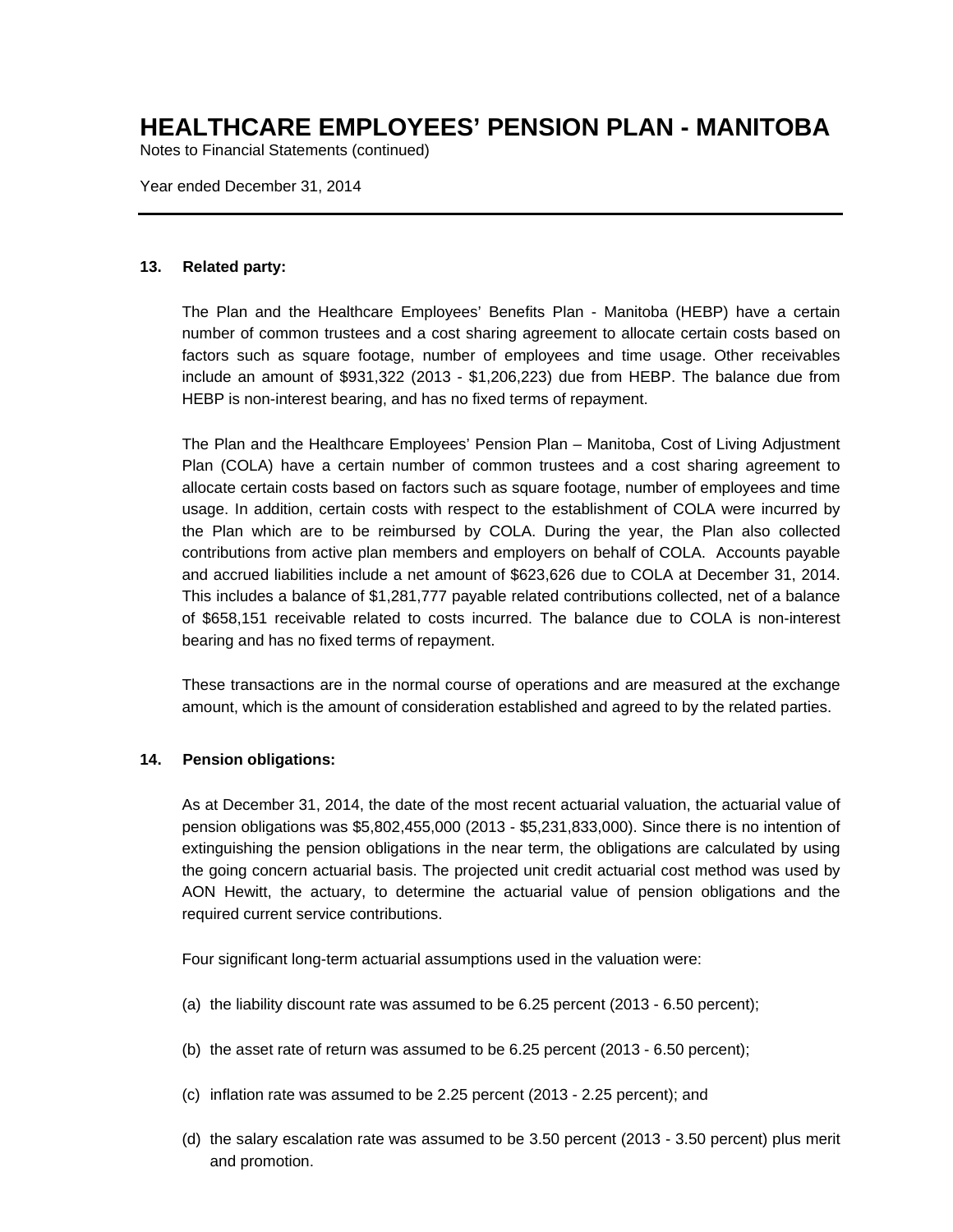Notes to Financial Statements (continued)

Year ended December 31, 2014

### **14. Pension obligations (continued):**

The assumptions used in determining the actuarial value of pension obligations are going concern assumptions adopted by the Trustees and were developed by reference to expected long-term market conditions. As underlying conditions change over time, going concern assumptions adopted by the Trustees may also change, which could cause a material change in the actuarial value of pension obligations.

The actuarial valuation is prepared for financial statement purposes in accordance with the recommendations of Canadian accounting standards for pension plans and ASPE using a discount rate equivalent to the current yield on high-quality long term corporate bond and other assumptions that represent management's best estimate of future events.

The actuarial valuation as at December 31, 2014 indicates a deficiency of actuarial value of net assets over actuarial value of pension obligations of \$194,548,000 (2013 - \$203,558,000). The going concern deficiency is calculated utilizing the actuarial value of assets which resulted in a reduction of \$453,649,000 (2013 - \$\$462,659,000) from the net assets available for benefits as disclosed in the statement of financial position. The actuarial valuation at December 31, 2014 also indicated that there was a solvency deficiency of \$1,955,292,000 (2013 - \$1,097,114,000). In November of 2010 the Plan received confirmation of solvency exemption from the Manitoba Pension Commission. Based on this exemption, the Plan is not required to fund on a solvency basis, but must still undertake a solvency valuation and disclose the current deficit, if any. The Plan is still required to apply the going concern test and fund on a going concern basis.

The actuarial valuation is filed with the Office of the Superintendent of Pensions for assessment as to whether the Plan is appropriately funded over time. An actuarial valuation must be performed at least once every three years in accordance with the requirements of The Pension Benefits Act. The next actuarial valuation of the Plan will be completed as at December 31, 2015.